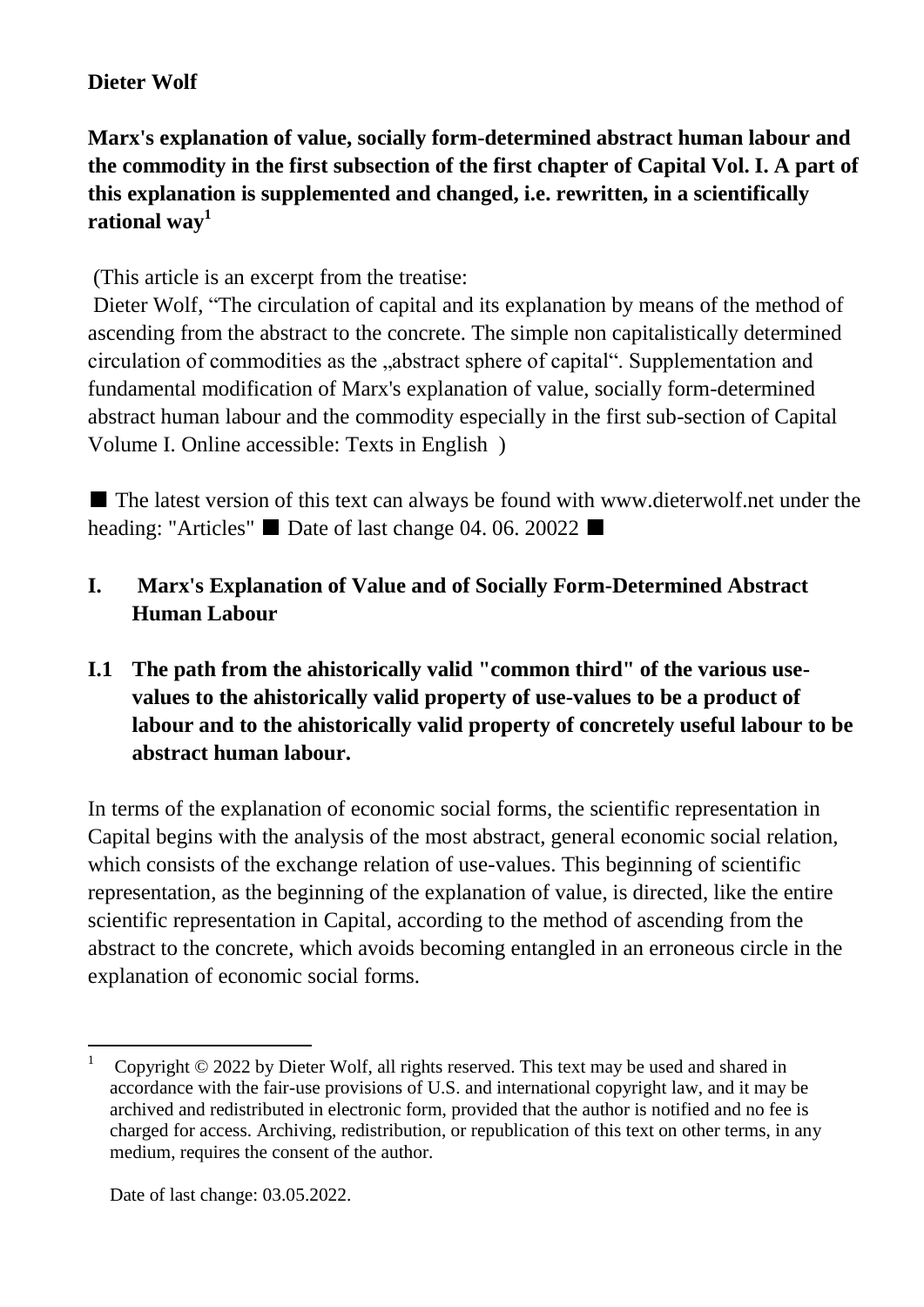The last of the abstractions necessary for the descent from the concrete to the abstract for the explanation of value, which was explained in detail in the above treatise, consists of the abstraction from the exchange relation of commodities or from the value of commodities. With this abstraction, one encounters the exchange relation of use-values or the exchange relation of commodities from the aspect that these are use-values and are initially socially related to each other as such. The difficult task that Marx now has to overcome is to explain the commodity by explaining value and the socially formdetermined equal human labour, both of which are not yet present due to the avoidance of a defective circle.

In the analysis of the exchange relationship of use values, it is not the value that has yet to be explained that is first "mentally identified", but the ahistorically equal, for which it turns out that it consists of the ahistorically valid properties of the use values and the concretely useful labour, of being a labour product par excellence or equal human labour. It is explained how value originally "comes into being", in that the ahistorically valid properties in each case additionally receive the social meaning of a historically socially specific form through the exchange relation. If one says that the general properties transform themselves into the respective social form, e.g. into value, then it must not be forgotten that value is the historically social determination of the form of a property which, considered in itself, is a-historically valid.<sup>2</sup> This must be borne in mind when speaking of the transformation of general properties into the respective specifically socially general form, and the impression must be avoided that this is a mystical transubstantiation.

If one comes across the "common third" or the same, then it is not yet a question of value, which must already have been explained in order to be able to "discover" it. If one explains how the "common third" or the same of the various use values is transformed into a historically socially specific form, then one arrives at the value that has "emerged" in this sense through explaining. This is completely different from the way in which value arises, is produced, formed or "produced" in capitalist production. The historically socially specific form of production consists of the processing doublecharacter of labour and value formation process, i.e. of the further developed form of the double character of the simple commodity explained on the level of abstraction of the simple commodity circulation as the abstract sphere of capital.

In what follows, we are concerned in particular with the path Marx took in explaining value and the socially form-determined equal human labour. The first stage of this path leads on page 52, MEW 23, from the "common third" of the various use-values to the property of use-values to be a product of labour and to the property of concretely useful labour to be abstract human labour. The second stage, which begins with the last sevenline paragraph on page 52, leads to the "residuum of the products of labour", i.e. for Marx to value, which is described metaphorically as a "Gallerte" (Gelatin-like

<sup>&</sup>lt;sup>2</sup> See in detail: Section II. ff.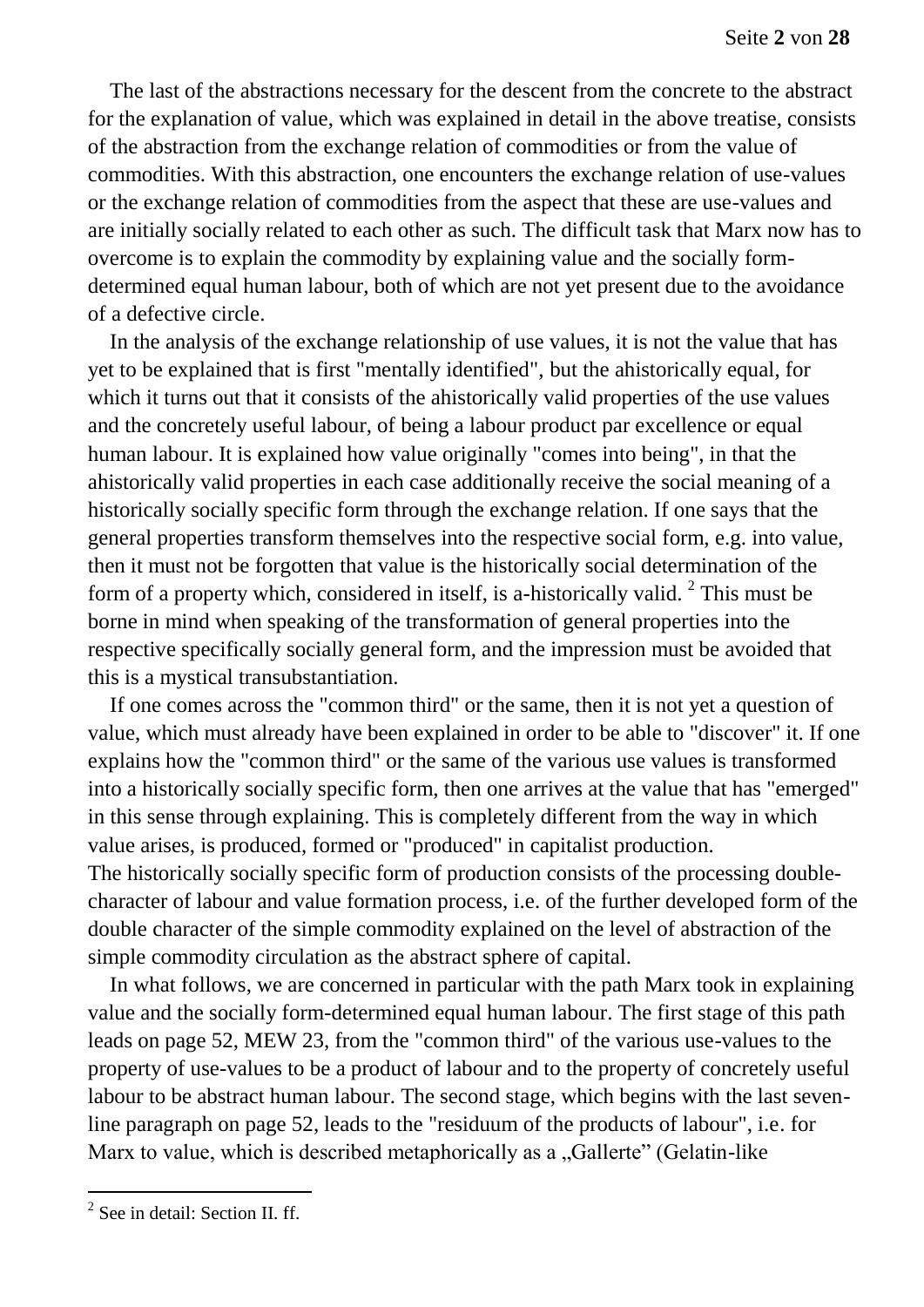substance) as a "ghostly objectivity" of a correspondingly to it homogeneous indiscriminate ghostly abstract labour ". The path finally ends with the characterisation of an abstract human labour as the "communal substance" of value, which, like the "Gallerte" ("jelly"), is supposed to be a ghostly objectivity consisting of a "crystal".

Marx, after starting from the exchange relation of use values in a scientifically correct way, nevertheless speaks of the exchange relation of commodities, i.e. of commodities that are only concerned with their use values, with whose exchange relation it still has to be explained what a commodity is in the first place. *This is scientifically correct, if one takes into account that he first considers the exchange relation of commodities only from the point of view that they are use values.*

That it is about the exchange relation as a relation of equality of use values and about the solution of the problem of their equality is expressed in the following text passage introducing the exchange relation. "The exchange value appears at first as the quantitative relation, the proportion in which use-values of one kind are exchanged for use-values of another kind,**<sup>3</sup>** a relation that constantly changes with time and place. Exchange value therefore appears to be something accidental and purely relative, an exchange value (valeur intrinsèque) intrinsic to the commodity, thus a contradictio in adjecto.**<sup>4</sup>** Let us look at the matter more closely." **<sup>5</sup>**

Marx gives out the exchange relation of use-values as exchange-value, whereby one cannot know more than that the quantity of one use-value is equated with the quantity of another use-value, the second quantity of the use-value being the exchange-value of the first. It is necessary to reflect on the fact that Marx intends to explain value and socially form-determined equal human labour without presupposing them as already explained, i.e. without applying to their explanation what could already be known about them. He does not presuppose value and socially form-determined labour as already explained economic social forms when he begins to explain them with the analysis of the exchange relation of use values.

What exchange value is in contrast to value is only learned in the third subsection in the analysis of the exchange relationship of commodities, which have been explained in the first subsection. One then knows from them what they are as use value and value respectively. This involves explaining in the first subsection what value is in contrast to use-value as something "purely social",**<sup>6</sup>** so that Marx can say at the beginning of the explanation of the forms of value or exchange-values as just as many manifestations of

<sup>&</sup>lt;sup>3</sup> "Value consists in the relation of exchange which exists between one thing and another, between the quantity of one product and that of another." (Le Trosne, "De l'Intérêt Social", [in] "Physiocrates", éd. Daire, Paris 1846, p. 889.) Italics- D.W.

<sup>&</sup>lt;sup>4</sup> Value consists in the relation of exchange which exists between one thing and another, between the quantity of one product and that of another." (Le Trosne, "De l'Intérêt Social", [in] "Physiocrates", éd. Daire, Paris 1846, p. 889.) Italics- D.W.

<sup>&</sup>lt;sup>5</sup> "Nothing can have an intrinsic exchange value" (N. Barbon, l.c.p. 6), or as Butler says: "The value of a thing is just as much as it will fetch."

<sup>&</sup>lt;sup>6</sup> MEW 23. P. 71.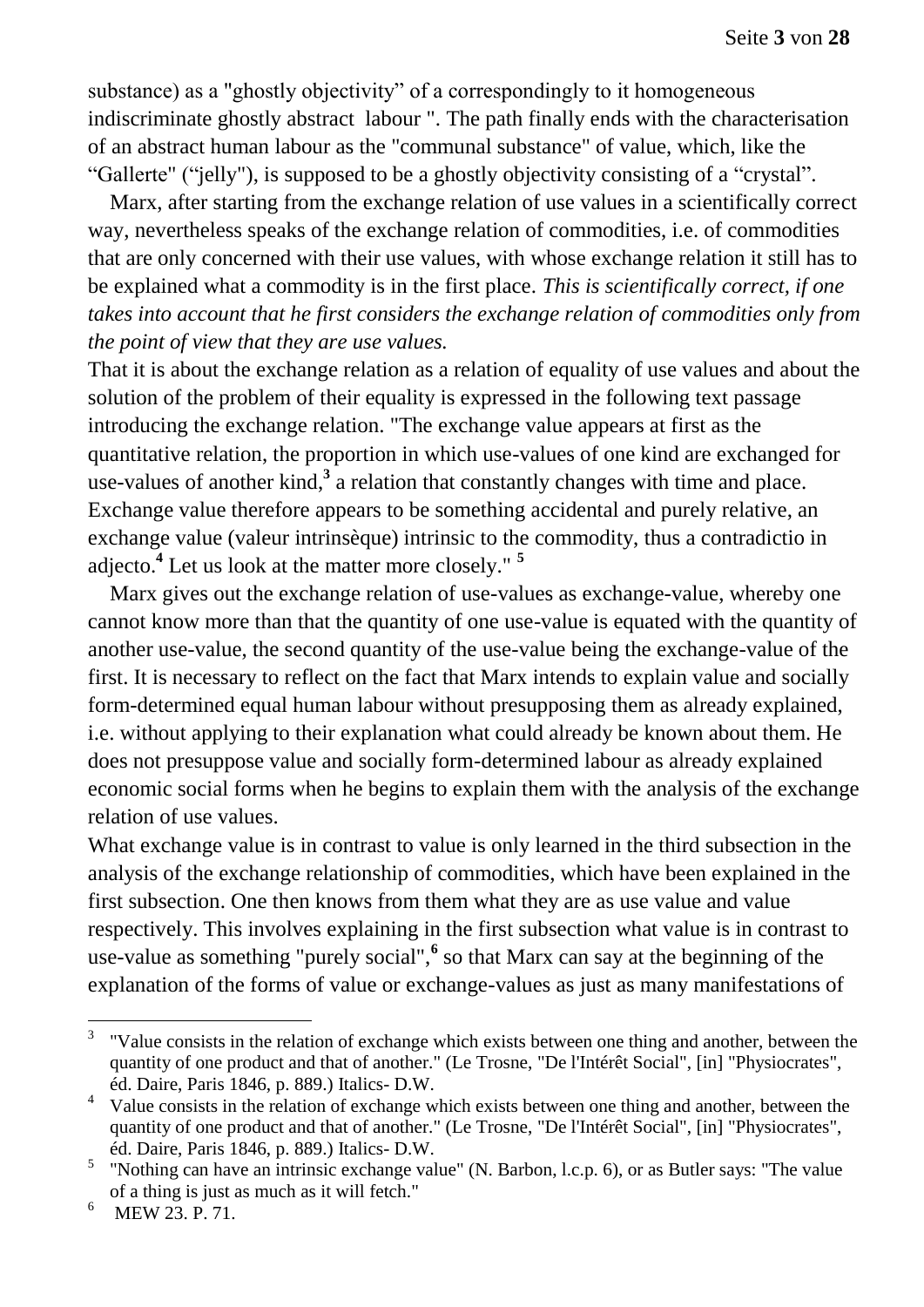value. "If we remember, however, that commodities possess value-representation only in so far as they are expressions of the same social unity, human labour, that their valuerepresentation is therefore purely social, it also goes without saying that it can appear only in the social relation of commodity to commodity."<sup>7</sup>

This statement could give the false impression that value is only something purely social because it is the objectification of socially form-determined human labour. Both the latter and value, whose difference and connection are at stake in their explanation, are each something purely social.

In the first sub-section, which deals with the explanation of value and not with the explanation of exchange value, the problem already posed above must first be solved as to how it is possible that use values that are completely different from each other are actually equated in their exchange relation, which consists of a social relation of equality. Marx calls the still to be discovered equality of the different use values, as the "common third", the "immanent exchange value (valeur intrinsèque)". For the way in which Marx explains value and socially form-determined human labour, it is important to note the following about this sameness. The sameness of use-values or the "common third" is indeed a precondition for value. But it is not yet value, let alone the exchange value to be explained with it. It is reserved for the representatives of the NML<sup>8</sup> to assume that this equal or "common third" owes its existence to money, of which they do not seem to know in what way it is a manifestation of value. **<sup>9</sup>**

In the exchange relationship, the various use values and the concretely useful labour that produces them are equated in the respect in which they are actually the same, independently of the exchange relationship, namely in their property of being a labour product and equal human labour respectively. The same or "common third" is thus something that exists ahistorically and validly independently of the exchange relationship of use values and commodities, i.e. that exists independently of value, of socially form-determined human labour, of money, of capital, wherever people produce use values for the sake of reproducing their lives in relation to each other and to nature. If one has come across their "common third" within the exchange relationship, then the fear that the equation of the different use values is a "contradictio in adjecto" is eliminated.

First of all, it can be stated that the abstraction is basically a paraphrase of the equation, which, in contrast to the abstraction, really exists in real terms in the exchange relation. The exchange relation, as a social "relation of equality", cannot create the "common third" or the equal of the different use values. It can only equate the use values in the respect in which they have actually been equal to each other since time immemorial, namely as labour products, i.e. in their property of being a labour product.

 $\boldsymbol{7}$ MEW 23. P. 62.

<sup>8</sup> "New Marx Reading"

<sup>9</sup> [http://www.dieterwolf.net/pdf/Geldware\\_Dieter\\_Wolf\\_Gesellschaftliche\\_Praxis.pdf](http://www.dieterwolf.net/pdf/Geldware_Dieter_Wolf_Gesellschaftliche_Praxis.pdf)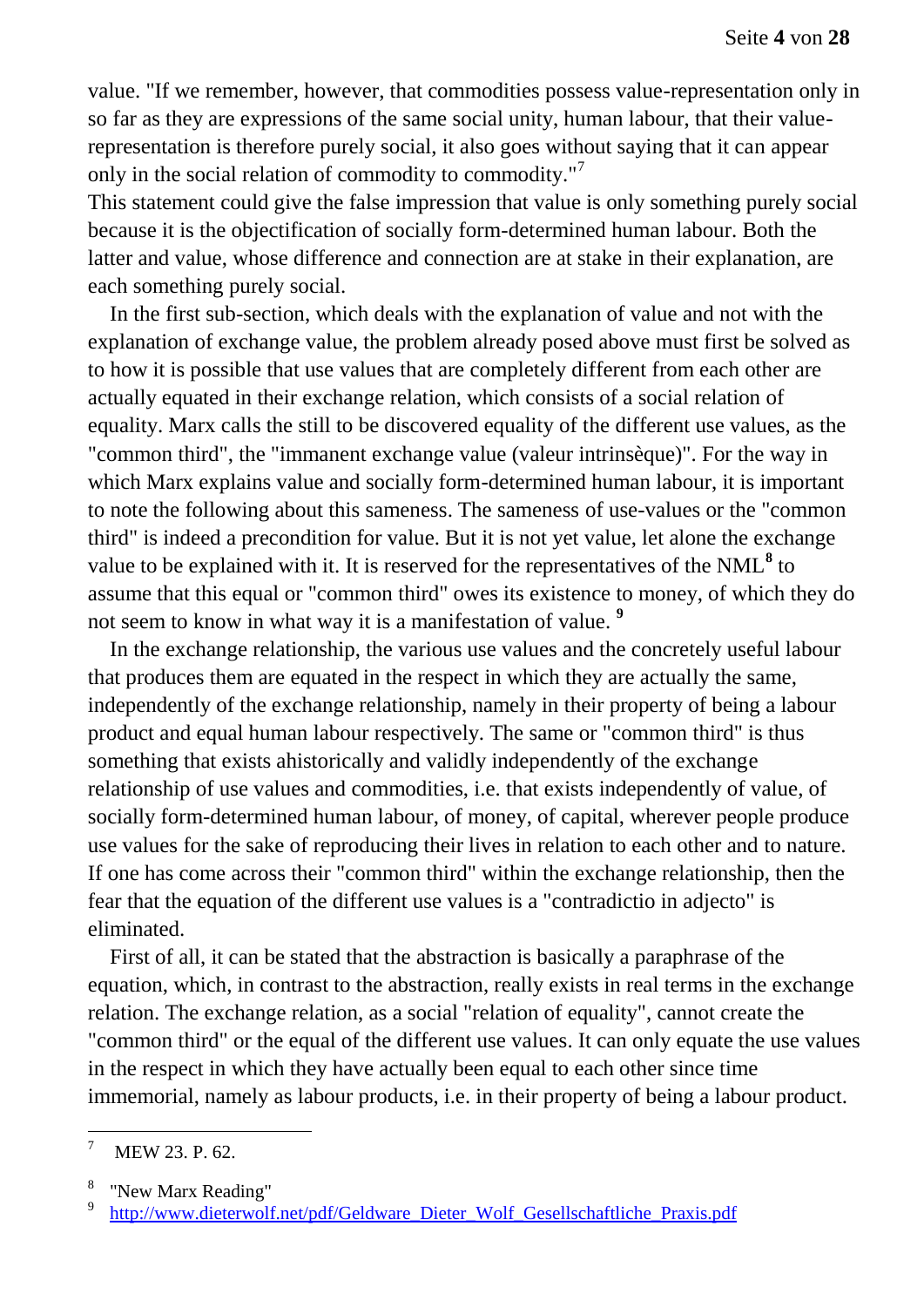The fact that this abstraction, as misplaced as it is superfluous, made by the scientist Marx, is capable of misleading the reader and has fatal consequences for Marx's explanation of value, will be dealt with later.  $^{10}$ 

"To sum up, it is scientifically necessary to interpret the equation, which, unlike all kinds of abstraction, really exists in the exchange relation of use-values, in the sense of a "determinatio est negatio" freed from all metaphysical presuppositions."**<sup>11</sup>** For the equation in the exchange relation of use-values, what is meant by this dictum "Omnis determinatio est negatio" is true: every determination is a negation. In the exchange relation as a relation of equality, what matters is that there is an equal (property of being a labour product) (determinatio) and not that there is an unequal (use value) (negatio). The equation is one-sidedly linearly oriented towards the objectively real existing equal.

Neither the abstraction made by Marx himself and on behalf of the reader nor the nonexistent "real abstraction" brought into play by Sohn Rethel are compatible with Marx's previously scientifically correct equation of the different use values in the relation of exchange. With abstraction, therefore, one should always bear in mind that it is a description of equation in the very specific sense in which there is in fact an equation existing independently of the relation of exchange.**<sup>12</sup>**

Having demonstrated the same of the various utility values as their property of being a product of labour, Marx deduces from this property the property of concretely useful labour, which consists of the same human labour par excellence. Thus it is clear what constitutes the "common third" of the various utility values and the concretely useful works. Within the relation of exchange of use values, Marx encountered these ahistorically valid properties, which are the conditions for their equivalence. Up to the differentiation of the "equal" or the "common third" into the two ahistorically valid characteristics, Marx followed a scientifically correct path, which is basically characterized by the avoidance of an erroneous circle. It is incomprehensible and astonishing that, after this scientific achievement, <sup>13</sup>he ignores the fact that these

 $10$  It is assumed by interpreters of capital, for example, that the abstraction that is supposed to lead to value takes place in people's heads, or that, in contrast, there is a real abstraction. (H. Reichelt, M. Heinrich). The one is as wrong as the other.

<sup>&</sup>lt;sup>11</sup> Dieter Wolf, Die "Bewegungsformen" des "absoluten Geistes" als Lösungsbewegungen des dialektischen Widerspruchs zwischen "Natur" und "Geist" und die "Bewegungsformen" des Kapitals als Lösungsbewegungen des dialektischen Widerspruchs zwischen Gebrauchswert und Wert. Idealist Dialectics - Materialist Dialectics. A contribution to the interpretation of Marx's Capital: A.2.2.2 Excursus: Scientific Abstraction and Real Equation in the Exchange Relationship of Use Values or Commodities. ("On the Beginning of Science in Marx's "Capital", on the Dialectic of Value Forms, on the Relationship of Materialist to Idealist Dialectics, on Adorno's Theory of Knowledge, etc.) Available online at: [www.dieterwolf.net](http://www.dieterwolf.net/)

<sup>&</sup>lt;sup>12</sup> What is meant by the dictum "Omnis determinatio est negatio" is true for the equation: every provision is a negation. In the relation of exchange as an equal relation it is important that there is an equal (property of being a product of labor) (determinatio) and not that there is an inequality (use value) (negatio).

 $\frac{13}{13}$  Marx had not yet achieved this feat in the 1867 edition.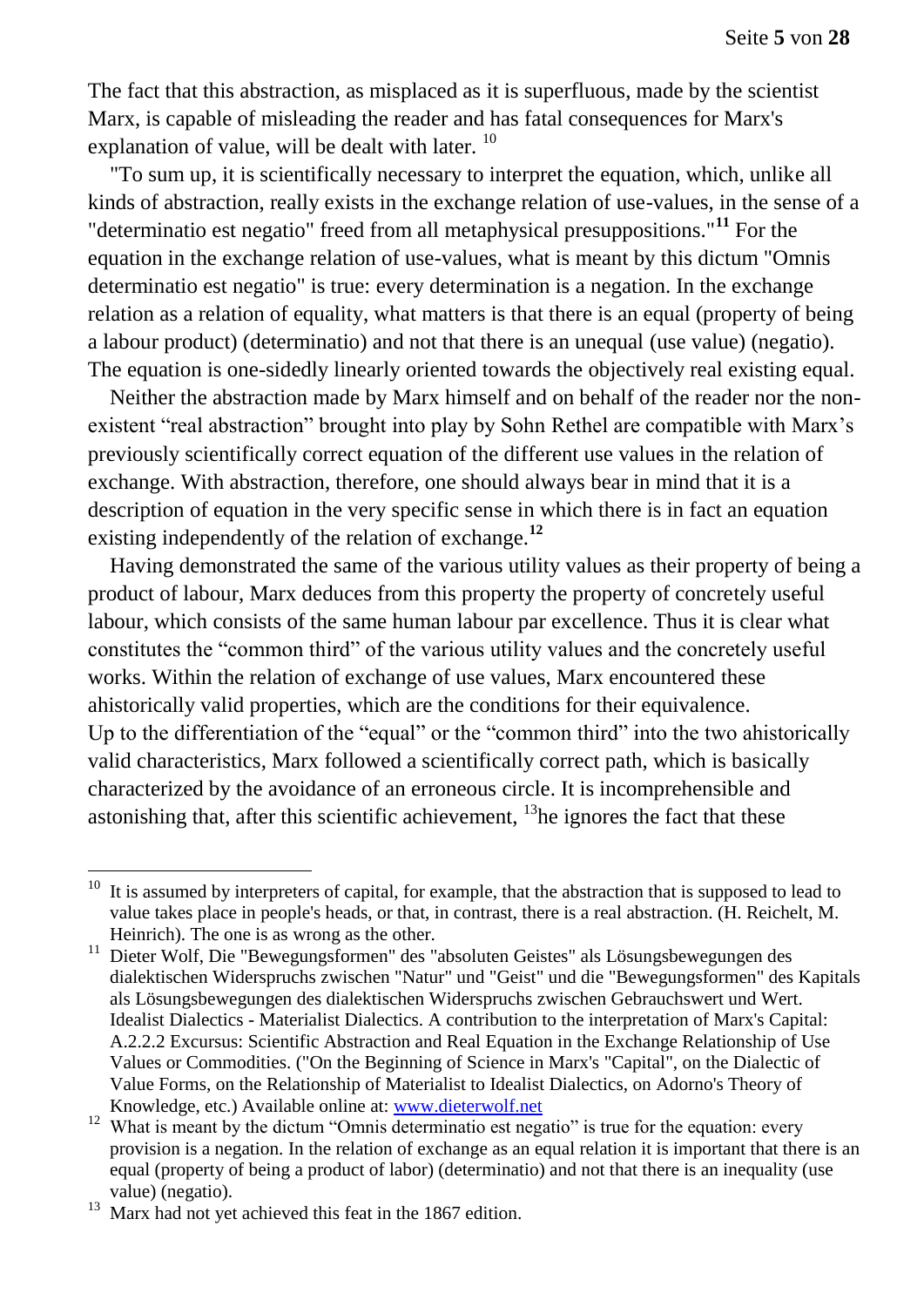characteristics are not yet economically social forms, i. e. not yet value and not yet socially form-determined abstract human labour.

In Sections II. et seq. , on the other hand, recourse to the exchange relationship of usevalues makes up for what Marx had omitted and explicitly explains why the ahistorically valid same or common thing becomes a historically specific social form.

# **I.2 Remarks on Marx's flight into an inadequate explanation of value and socially form-determined human labour, in which he is dependent on the use of metaphors**

The justification for the ahistorically valid properties becoming value or socially formdetermined abstract human labour is not given by Marx. Instead of a necessary justification, he continues, perhaps metaphorically descriptive: "Let us now consider the residuum of the products of labour. There is nothing left of them but the same ghostly representationality, a mere gallert of indiscriminate human labour, i.e. the expenditure of human labour-power without regard to the form of its expenditure. These things only represent the fact that human labour power is spent in their production, that human labour is accumulated. As crystals of this substance common to them, they are values commodity values." **<sup>14</sup>**

The "residuum" or what remains of the "common third" is, as Marx explicitly stated, the property of the various use values of being a labour product, which is of course invisible, sensually imperceptible. Marx metaphorically circumscribes the "residuum" with "ghostly representationality" and a "mere gallert". However, he turns away from the property of the use-value of being a product of labour **<sup>15</sup>** and, hidden in the metaphorical paraphrases, gives it an artificially generated, real, non-existent independence as a product of labour par excellence, while for the simple property of use-values it is sufficient to state that it is "no longer a table or a house or a yarn or any other useful thing" and that the "sensuous qualities have been extinguished.**<sup>16</sup>** Accordingly, for the property of abstract human labour it is sufficient to state that it is "indiscriminate, human labour", i.e. the "expenditure of human labour-power without regard to the form of its expenditure."**<sup>17</sup>** 

Marx neglects his own scientific procedure of respecting the criteria with which, for the sake of avoiding an erroneous circle, he first encounters the labour product par excellence and abstract human labour, which are merely ahistorical properties of usevalues or concretely useful labour.

The property of the labour product, after the "ghostly representationality", is replaced by the metaphor ..gallert", which Marx associates with the property of abstract human

<sup>&</sup>lt;sup>14</sup> MEW 23, p. 52 Mega II/10, p. 40 (Italics- D.W.)

<sup>&</sup>lt;sup>15</sup> ...with fatal consequences for the interpretation of "capital".

<sup>16</sup> MEW 23, S, 52 Mega II/10, p. 40.

 $17$  Ibid.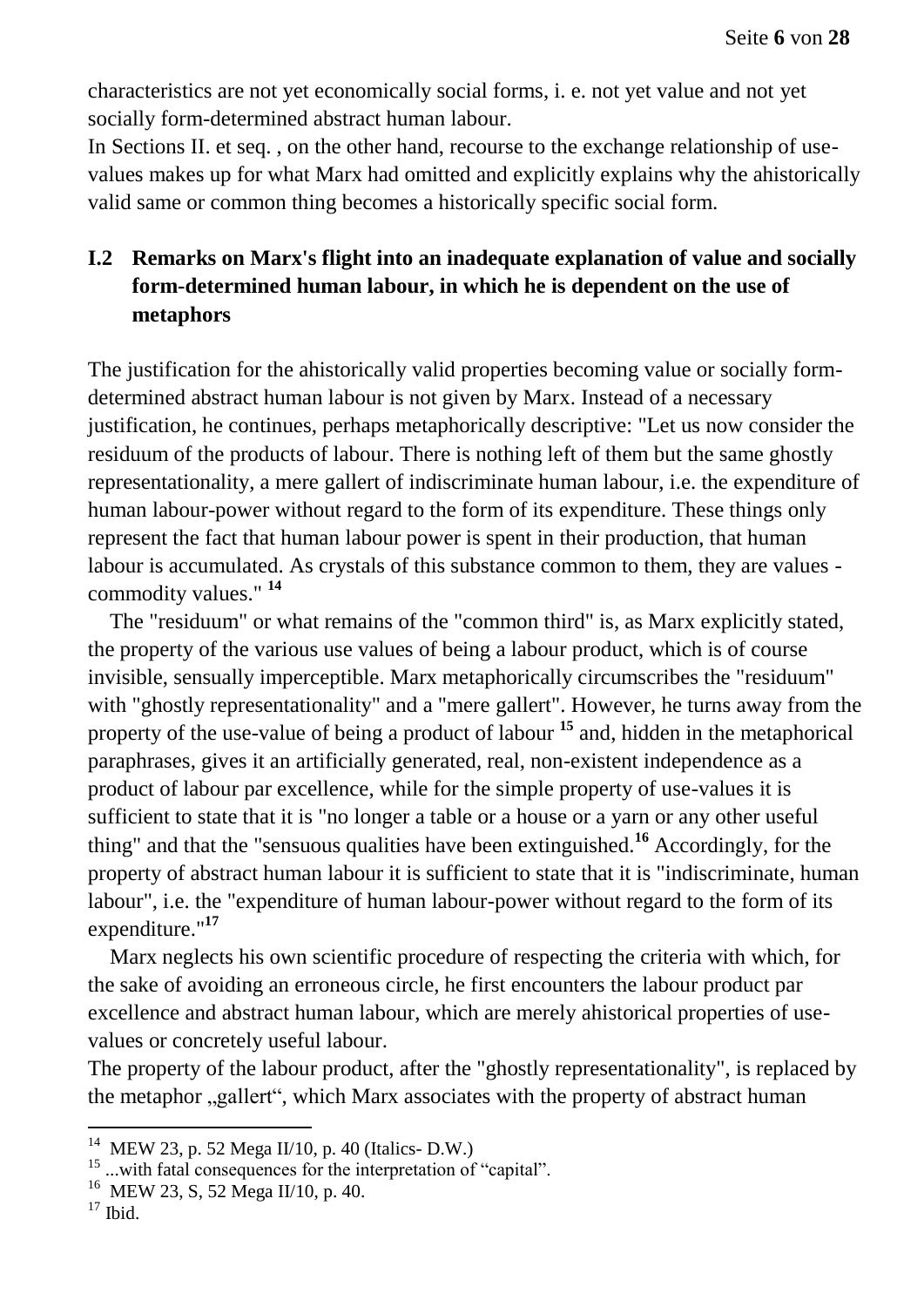labour, so that he can say that the property of being a labour product is about the "gallert of indiscriminate human labour". He does not explain the important fact that what matters is that these "things" i.e. the use-values "only represent (that) human labourpower is expended (...) in their production", let alone why this fact is about the properties acquiring a social meaning that is not inherently theirs through the exchange relation of use-values. Instead, continuing his metaphorical game of hide-and-seek, he speaks of human labour being "heaped up in them."**<sup>18</sup>** By the metaphorical "heaping up" of abstract human labour, Marx refers to the "ghostly representationality", to the ", gallert" and to the "crystal" invoked in the next sentence. Analogous to what he has already said about the "gallert", he states about the "crystal": "As crystals of this substance (the property of abstract human labour) common to them, they are values commodity values." **19** 

*This "gallert" and this "crystal" are as little historically socially specific as the ahistorically valid properties of use values and concretely useful labour are of being a labour product and human labour respectively*.

Suffice it to understand that what is at stake here is also the general property of human labour, which Marx calls "indiscriminate human labour", or the "expenditure of human labour-power without regard to the form of its expenditure". Consequently, it is not a question of someone being in the process of setting all the agents of human labour power in motion in order to transform nature in productive behaviour towards it for the purpose of producing a concretely useful thing. In the sense of the "general property of human labour", only the facticity that human labour power is spent is meant. Marx expressed this facticity in the sense of the general property with the words: "These things only represent that in their production human labour power is spent, human labour is accumulated." **<sup>20</sup>** Because the property of use-values to be labour-products becomes the historically socially specific form of use-values, these "only represent that in their production human labour-power is expended". Why Marx's sentence, specified in this way, is of fundamental importance for the understanding of socially form-determined abstract human labour, apart from the metaphorical paraphrase "heaped up" directed towards the "gallert", will be discussed in detail in section II. ff.<sup>21</sup>

<sup>18</sup> MEW 23, p. 52, Mega II/10, p. 40. (Italics- D.W.)

 $19$  Ibid.

<sup>20</sup> MEW 23, p. 52, MEGA II/6, p. 72.

<sup>&</sup>lt;sup>21</sup> See also: D. Wolf, "Misinterpretations of Marx's account in Capital and how Marx could have avoided them.On the interpretation of fundamental facts in the first chapters of Marx's Capital." "Also, the deceptive evidence of metaphors would have to be distrusted" 10.10. 2012 (Date last modified: ( 25.07.2018) Accessible online: www.dieterwolf.net Section Article". "The "forms of movement" of the "absolute spirit" as solution movements of the dialectical contradiction between "nature" and "spirit" and the "forms of movement" of capital as solution movements of the dialectical contradiction between use value and value. On the scientific character of Marx's Capital, taking into account the relation of materialist to idealist dialectics. Accessible online: www.dieterwolf.net Article section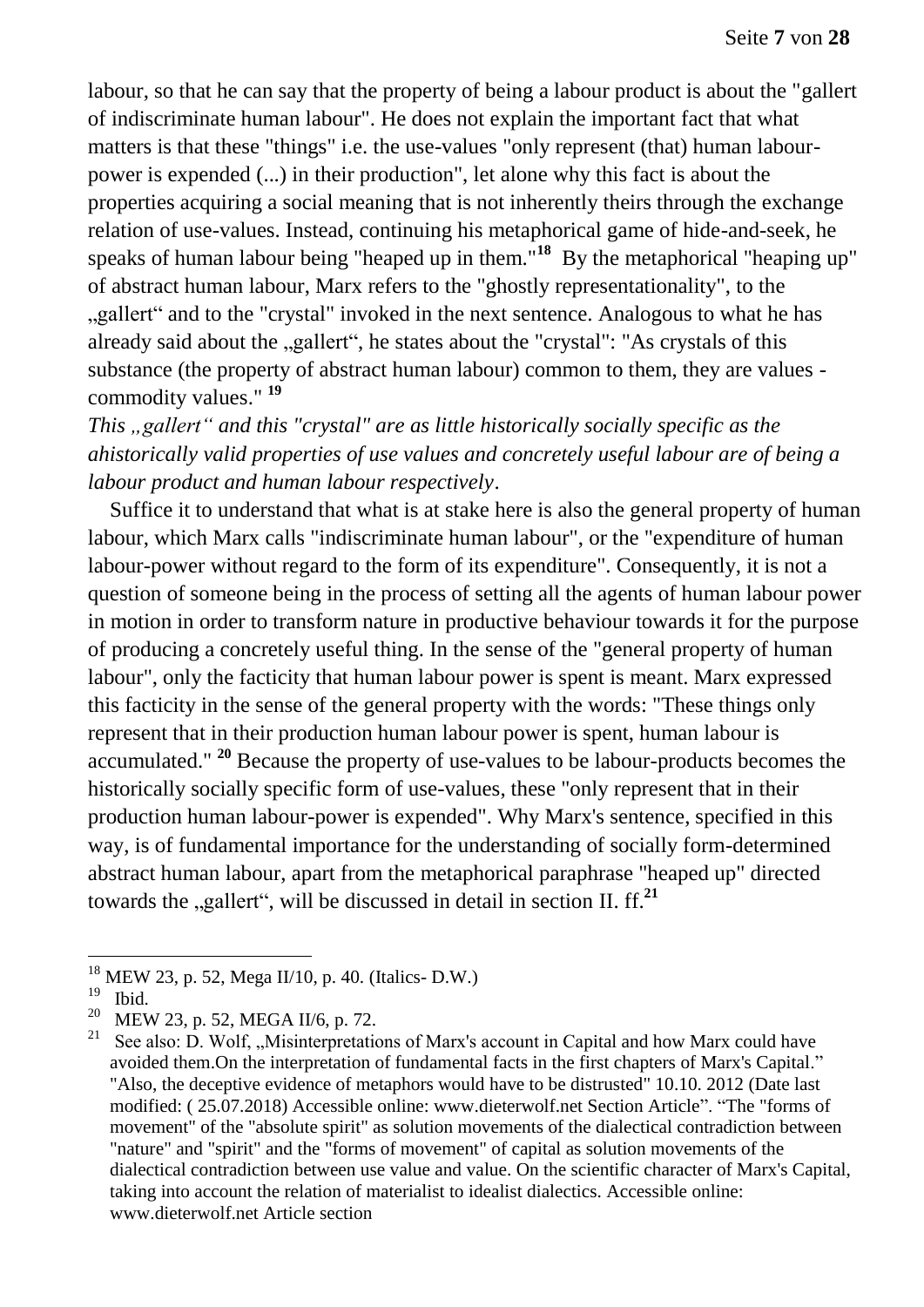From the necessary connection between the two aforementioned properties, Marx makes the so self-evidently appearing speech of value as objectified equal human labour or Value as an objectification ("Wertgegenständlichkeit"). At the level of knowledge reached before the last paragraph on page 52, the talk of the objectivity of value assumes that the property of "equal indiscriminate human labour" is "objectified" in the property of use values to be a product of labour. This ahistorically valid socially unspecific property of concretely useful labour, of being equal human labour, is supposed to be value solely through its mysterious objectification, which then, in addition, just as little as the ahistorically valid property can be something specifically historical-social.

Instead of giving the necessary rational explanation for the transformation of the ahistorically valid properties into historically socially specific forms, Marx takes refuge in an inadequate scientifically not acceptable explanation of value and socially formdetermined human labour, in which he is dependent on the use of metaphors. It is correct to say that use-value and concretely useful labour only count as something specifically social in the sense that they possess the properties of being a product of labour par excellence, or human labour par excellence. However, it is necessary to explain why these general properties are the historically socially specific social form of use-value or of the wealth existing in use-values and the historically socially specific social form of concretely useful labour.

Marx falls behind the inference from the property of being labour product to the property of being abstract human labour, i.e. behind the way of mediating the two properties given with the inference. By this is meant: Marx should first have explained why the general properties of being labour product and equal human labour are transformed respectively into value and socially form-determined equal human labour. For then the following applies: just as it is necessary to conclude from the property of use-values to be a labour-product to concretely useful labour and thereby to come across its property to be equal human labour, so it is necessary to come across equal human labour as the historically societally specific form of concretely useful labour through the conclusion from value as the socially form-determined labour-product per se. In this way, value and socially form-determined human labour par excellence belong together with inner necessity, which can be paraphrased with "value objectivity" or confidently with the fact that form-determined equal human labour is the "common substance" of value. **<sup>22</sup>**

Marx unfortunately believes he must metaphorically describe value in terms of the "ghostly representationality" or "gallert" of equal indiscriminate human labour, rather than rationally explaining it in prosaic language. It must be questioned why he has failed to use what is available to him before digressing into the realm of metaphors to explain why the properties of being labour product par excellence and equal indiscriminate human labour are transformed into value and into the historically socially specific form

<sup>&</sup>lt;sup>22</sup> "As such crystals of this social substance common to them - they are werthe." (MEGA2 II.6. P. 4.)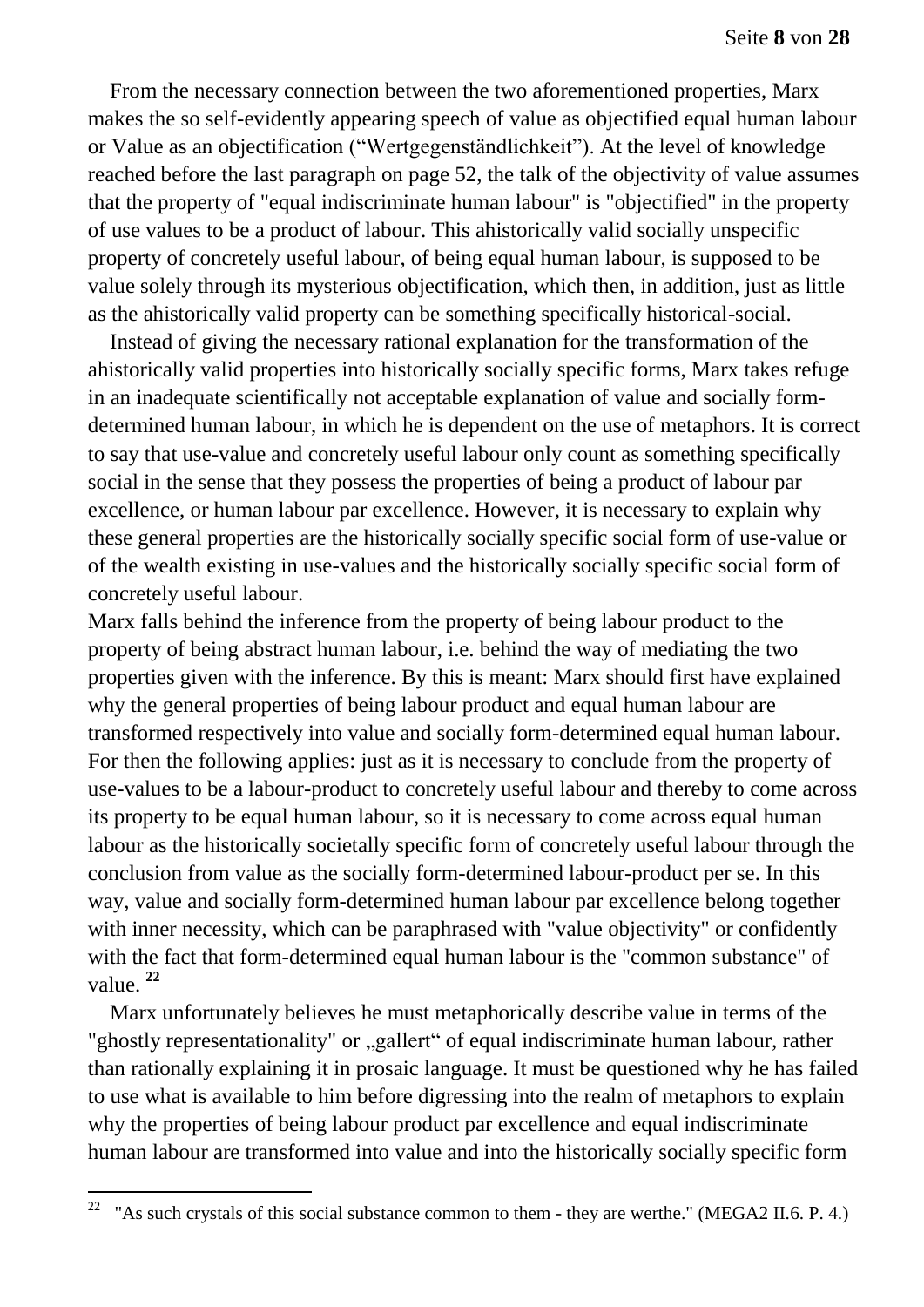of concretely useful labour. It is not equal human labour, hitherto known only as the ahistorically valid general property of concretely useful labour, but only equal human labour explained as the historically socially specific form of concretely useful labour, that can be meant when Marx states that it is the "communal", i.e. specifically "social substance of values". **<sup>23</sup>** ^

**I. 3 On the role played by equation and "abstractions" in the analysis of the exchange relation of use values. Explanation of the causes of Marx's irrational explanation of value and socially form-determined labour, which relies on metaphors, in the last paragraph of page 52, (MEW 23).** 

In Marx's principally scientifically correct foundation of the rational explanation of value in the "first stage" **<sup>24</sup>**

of the first subsection, there is nevertheless a circumstance that prevented him from drawing the correct consequences resulting from this foundation. These facts are the abstractions made by Marx himself, which one could believe were only intended to illustrate or make comprehensible the equation of the different use values given by the exchange relation.

The exchange relation of use values that Marx analyses consists as a social relation of equality of the equation of the different use values. The equation and the existing sameness are the ahistorically valid condition for explaining why the general properties of use values and concretely useful labour that constitute the sameness are transformed into historical economically socially specific forms. It will be explained in detail in the next section that value and socially form-determined abstract human labour must be explained in terms of what the exchange relation is more than a social relation of equality determined by the equation of the various use-values. Explaining what the equation and the ahistorically valid "common third" or equal are in detail is the task that is solved in the text passages on page 52 that are designated as the first stage. If a mental reproduction of the equation is undertaken in the analysis of the exchange relationship of use values, then it is essential with which "means of thought" or with which operations undertaken in thought an attempt is made to do justice to it. These operations refer to abstraction: "Abstraction also refers to an operation of thought that "subtracts" general properties from concrete objects of reality (such as this tree here, that tree there, etc.) and forms general concepts from them (such as the genus tree).**<sup>25</sup>** First, Marx gets involved with what objectively takes place in the exchange relation of use values with regard to equation: This includes the discovery, which prevents a

<sup>&</sup>lt;sup>23</sup> Marx describes this metaphorically as follows: "As crystals of this substance common to them, they are values - commodity values".

<sup>&</sup>lt;sup>24</sup> MEW 23, page 50 ("Use-value is realised only in use ...") to the last paragraph on page 52.

<sup>25</sup> <https://de.wikipedia.org/wiki/Abstraktion>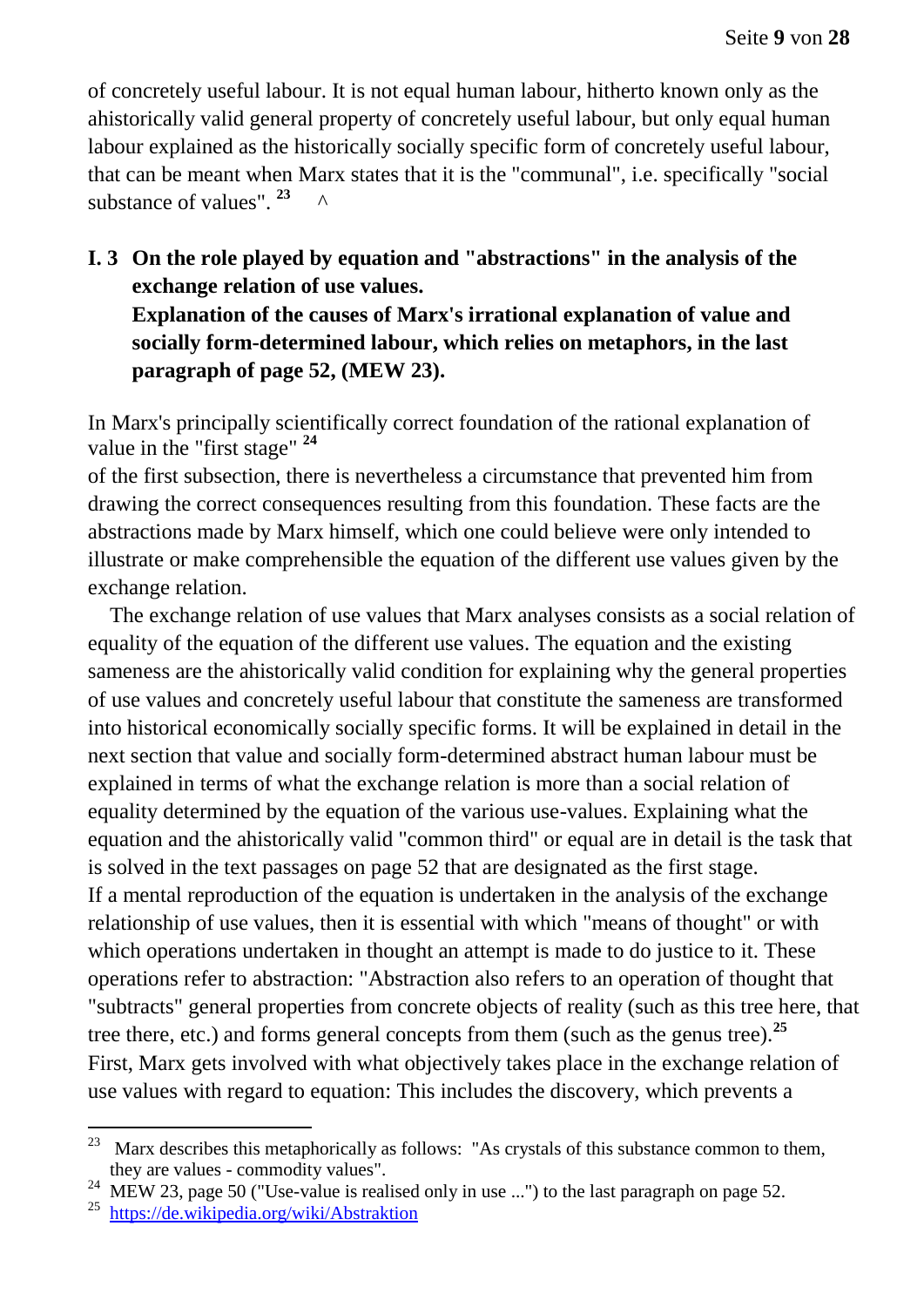"contradictio in adjecto", that there is in fact a "common third" to the various use-values, which in its socially unspecific ahistorical validity must not, as is commonly the case, be confused with the value that has yet to be explained.**<sup>26</sup>**

With regard to this "common third", which is essential for the objectively given equation, Marx states, among other things: "Let us further take two commodities, e.g. wheat and iron. Whatever their exchange ratio, it can always be represented in an equation in which a given quantum of wheat is equated with some quantum of iron, e.g. 1 quart of wheat  $=$  a pint of iron. What does this equation say? That a common thing of the same size exists in two different things, in 1 quart of wheat and also in a centilitre of iron. Both are therefore equal to a third thing, which in itself is neither the one nor the other. Each of the two, in so far as it has exchange value**<sup>27</sup>**, must therefore be reducible to this third."**<sup>28</sup>** Marx then moves from equation to abstraction: "On the other hand, it is precisely the abstraction from their use values that evidently characterises the exchange relation of commodities.**<sup>29</sup>** Within it, a use-value is just as valid as any other, if it is only present in the proper proportion.**<sup>30</sup>**

If Marx's talk of the "abstraction from use values" that apparently characterises the exchange relation of use values is understood as meaning that this abstraction actually takes place in the exchange relation, then this is fundamentally wrong when measured against what actually takes place in the exchange relation of use values. What is at stake, in fact, is what it is about the equation, which is without any doubt real in the exchange relation, in contrast to all existing and invented abstractions. There is no abstraction, not even the freely invented "real abstraction",**<sup>31</sup>** that would be able to create the same ("common third party") as the condition sine qua non for equation.

If this equal or this common third were not already present outside the exchange relation, then no equation could take place within the exchange relation either. The common third, the same, is composed, as has already been shown, of the respective

 $26$  See in detail in the excursus on Stephan Krüger.

 $27$  In speaking of exchange value, one does not leave the level of the exchange relation of use values. Exchange value is and remains in the first subsection no more than what it appears, namely as a "quantitative relation of use values".

<sup>&</sup>lt;sup>28</sup> MEW 23, p. 51.

 $29$  It should be pointed out that it is scientifically completely wrong to speak here, as is commonly done, of the exchange relationship of commodities of which one cannot yet know what they are at all. They must be explained by something in which they themselves do not yet appear, because only then can one avoid becoming entangled in an erroneous circle when explaining them. One is therefore first dealing with the exchange relation of use values, which is an exchange relation of commodities in the respect in which these are use values. Even though Marx himself speaks of commodities, the "first stage" that ends before the last paragraph on page 52 (MEW 23) proves that it is the exchange relation of use values with which Marx creates the scientifically correct precondition for explaining value and socially form-determined labour.

<sup>&</sup>lt;sup>30</sup> MEW 23, p. 51.

 $31$  This was brought into play as the producer of the value of son Rethel and taken over by the NML.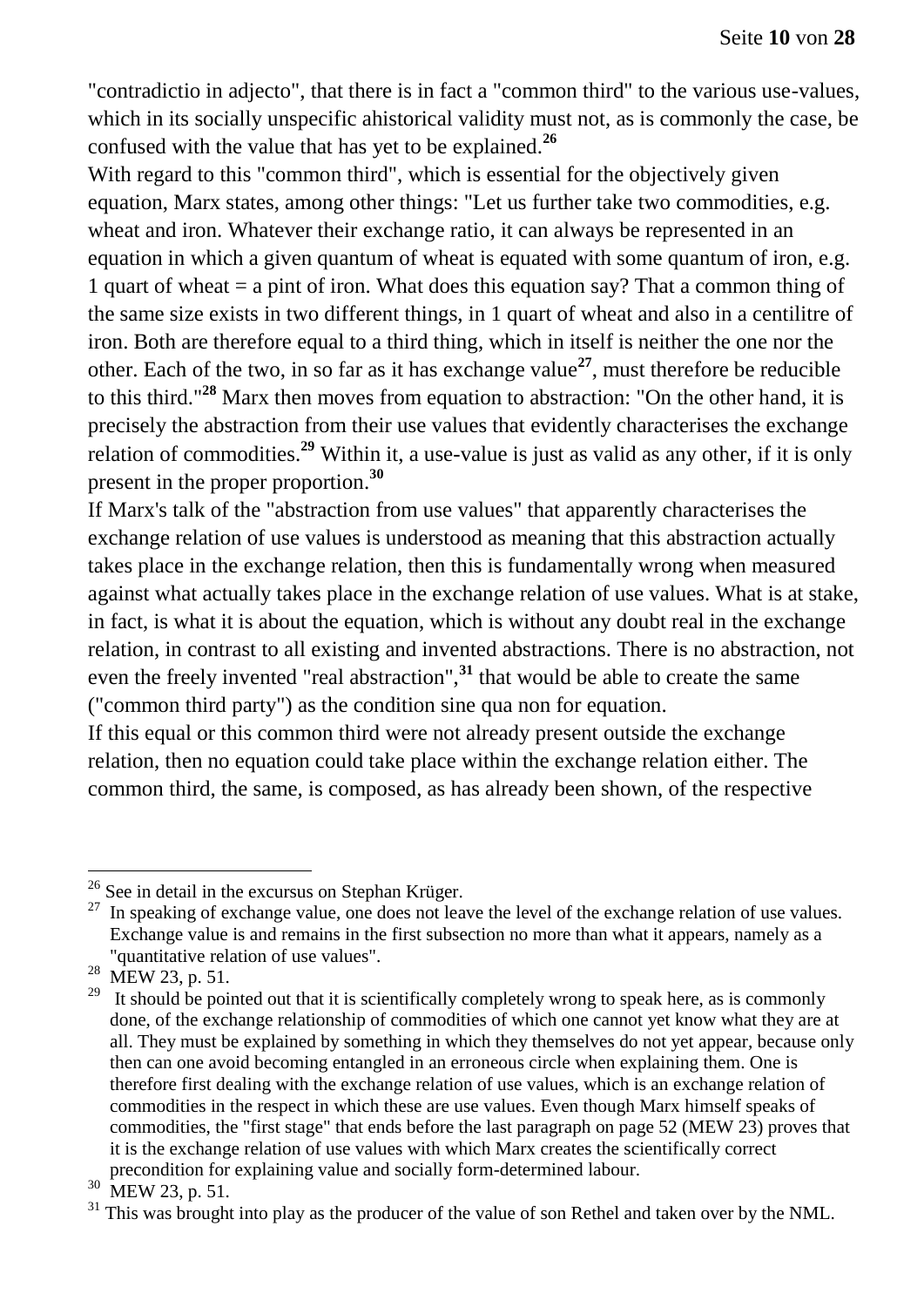general properties of the use-values and of the concretely useful labour, of being a product of labour and equal human labour respectively.

The various use-values are equated in the exchange relation in the respect in which they are already equal among themselves even without the exchange relation. In order to establish that since "human thought" the use-values are products of labour or possess the general property of being a product of labour, there is no need for an exchange relation of use-values or commodities, especially since it is only a mystically irrational speculation to assume that this exchange relation would be able to create the "common third" or the same of the different use-values ab ovo.

If the exchange relation is characterised by the "abstraction from use-values", then this is a paraphrase of an illustrative character made by the scientific observer of what is objectively determined, independently of this abstraction, by the linear one-sided or onesided equation oriented towards the already existing equal. That every use-value is a labour-product is established and proven independently of a relation of use-values to each other. Use-value comes into being when people, by means of labour, produce something that possesses properties that satisfy their needs. People only arrive at the use-value, can only consume it, if people first carry out an activity, make a transformation of nature, etc., i.e. perform some kind of work.**<sup>32</sup>**

With the abstraction carried out by the scientific observer in thought, one also encounters the same thing, which is the condition for the equation that takes place in the exchange relationship in real and objective terms. This also means, however, that there is a redundancy here that has already been described: Namely, if one adheres to the equation and analyses what it really is, one encounters the same thing that conditions it, which one has also encountered by means of abstraction. Instead of clarifying what the equation is in detail, Marx unexpectedly sidesteps the abstractions. This leads, as will be shown, to the fact that essential peculiarities of the exchange relation that are to be grasped on the basis of the equation cannot be grasped by the abstractions. Serious misunderstandings arise as a result, which have fatal consequences for the explanation of value and the socially form-determined abstract human labour.

It is extremely important that the abstractions are meaningful and not carried out arbitrarily. In the following, however, it is important to avoid that they become independent of the equation to be explained in another more appropriate way, that they take its place, as it were. This leads to the fact that the events in the exchange relationship of use values that are to be explained on the basis of the equation are no longer perceived. It is this event, which has been lost from view and will be examined in

 $32$  Breathing in air is not a process consisting of labour, but it is also not a specifically human process, but a vital process for all non-human living beings. Apart from the fact that it is a matter of explaining a human society, capitalist society is characterised by the fact that in order to consume use values, their exchange must first take place. When "Berlin air" is sold in cans, the labour expended consists of producing the cans.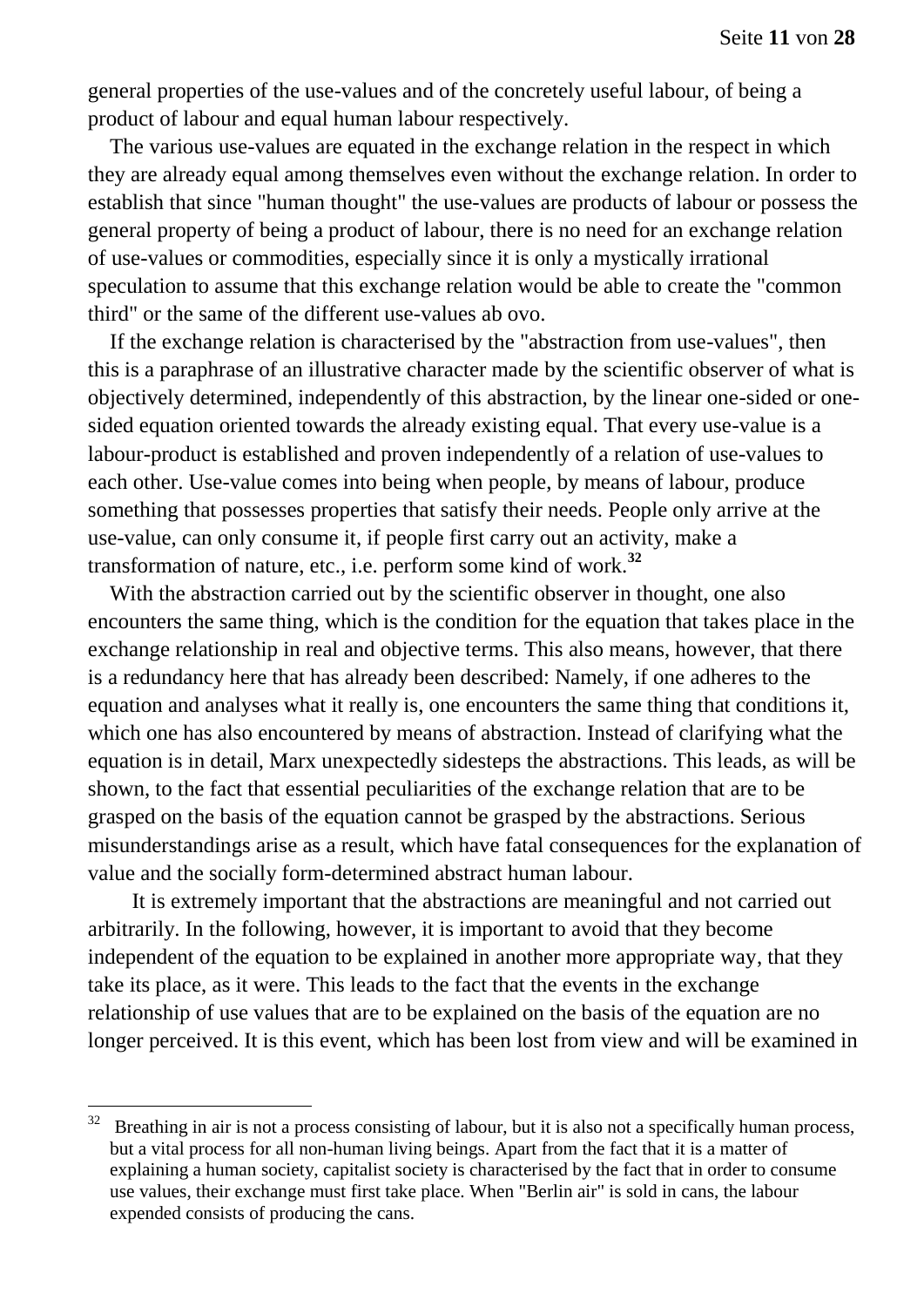more detail in the following, i.e. in the next section V, that is essential or indispensable for the explanation of value and socially form-determined abstract human labour.

The equating of the various use values that actually exists in the exchange relationship must be understood, independently of any abstraction in the sense of the already explained "omnis determinatio est negatio", as a linear process directed towards the actually existing equal. In the exchange relation, which is a social relation of equality, there is an equating of the different use-values only in the one respect in which they are already equal among themselves as labour products par excellence or in their property of being a labour product.

Marx has encountered the common third, the same, before he confines himself to the abstractions he himself has carried out, which, measured against the equation actually existing in the exchange relation, have only an illustrative character serving to clarify. Marx illustrates the same thing with the abstractions he has made, after he has explained, without recourse to these abstractions, what it is about the actually existing equation with regard to the actually existing common third, equal thing of the different usevalues.

That which automatically arises with what is meant by "negatio" in the dictum "omnis determinatio est negatio" can be clarified with the abstractions made by Marx. The most important of these is: "If we now disregard the use-value of commodity bodies - negatio - , then only one property remains to them, that of labour products" - equation as "determinatio", i.e. as a certain process oriented towards the already existing same - . "However, the labour product is also already transformed in our hands. If we abstract from its use-value, we also abstract from the physical components and forms that make it a use-value. It is no longer a table or a house or a yarn or any other useful thing. All its sensuous qualities are extinguished."**<sup>33</sup>**

A s a consequence of these abstractions, the logical conclusion arises from the sameness, which consists in the common property of use-values of being a product of labour, to the sameness of concretely useful labours, which consists in their common property of being equal human labour. "With the useful character of the products of labour disappears the useful character of the labours represented in them, there disappears therefore also the various concrete forms of these labours, they no longer differ, but are all together reduced to equal human labour, abstract human labour." **<sup>34</sup>**

Marx replaces the exchange relation with his abstractions, insofar as he replaces with them the equating of the various use-values that occurs in the exchange relation, without explicitly addressing how his subjective abstractions of the concretely useful properties of use-values are related to the objective actually existing equating. Marx should have made it clear in what way the abstractions he also carried out vicariously for the readers are an aid to the description of the equating he encountered in the analysis of the

<sup>&</sup>lt;sup>33</sup> MEW 23, P. 52.

 $34$  Ibid.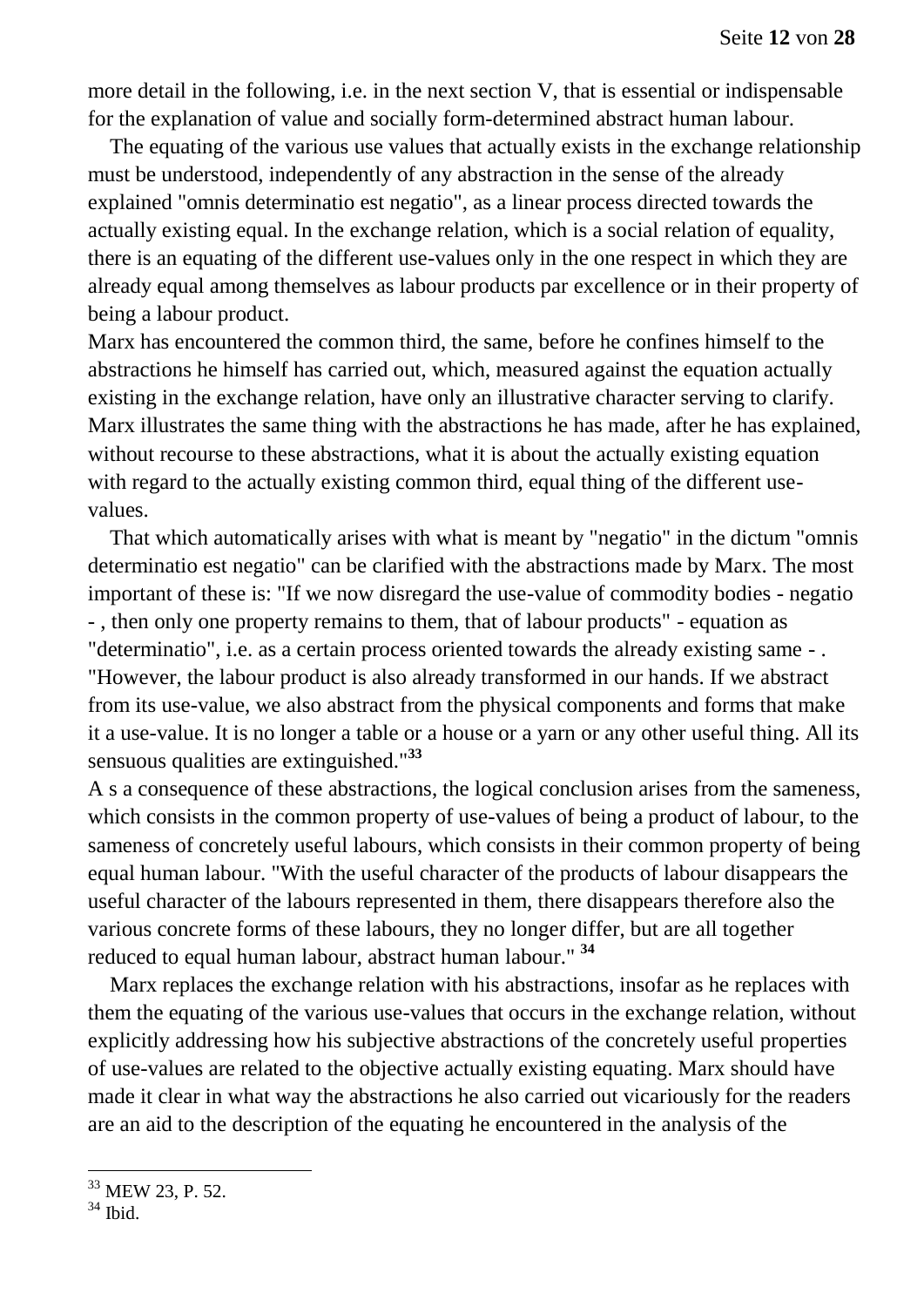exchange relation of the various use-values. Without explicitly referring to it, he *describes* with his abstractions that the various use-values and various concretely useful labours are equated in their exchange relation in the respect in which they *are actually the same regardless of the exchange relation and all abstractions.*

But everything that is important in the explanation of value and socially formdetermined abstract human labour goes decisively beyond what Marx is able to grasp with the help of the abstractions of equating and the exchange relation. Sticking onesidedly to his abstractions, he does not come to stringently comprehend the way in which the exchange relation, starting from the equating of the various use values, causes the ahistorically valid general properties consisting of the same to be transformed into value or into socially form-determined abstract human labour. By evading the abstractions, Marx has distanced himself from the equating and the exchange relation, i.e. he has lost sight of the two facts that are absolutely necessary for the explanation of value and socially form-determined labour.

Marx suddenly behaves as if he does not need equating and the exchange relation, as if he does not need to know what happens to equating in the exchange relation, as if he does not need to know what the exchange relation does in the respect in which it is more than equating. The historically socially specific exchange relation has the effect that the general ahistorically valid properties of being the product of labour or equal human labour, which form the "common third", are "transformed"<sup>35</sup> into value and socially form-determined abstract human labour.

The products of labour are rationally explicable real existing objects only because they are use-values, i.e. different things or objects that possess different concretely useful properties that satisfy different needs of people. It is these use-values that possess the property common to them of being a product of labour. This is and remains correct, even if Marx no longer continues the consideration of the objectively proceeding equation that he had begun, but unnecessarily and misleadingly replaces it with his subjective abstractions. Perhaps this is also the reason why he is not aware that up to the last paragraph on page 52 (MEW 23) he has created the precondition for being able to explain value and socially form-determined abstract human labour in a scientifically correct way without getting caught up in a flawed circle. It would not have been necessary to enter the terrain of inadequate not acceptable speculations in the last paragraph of page 52 (MEW 23).

However one arrives at the general properties, whether by means of the illustrative abstractions or by analysing the equation in the sense of "omnis determinatio est negatio", what is decisive is that Marx no longer takes the general properties seriously as the ahistorically valid "common third" or equal. He does not bother to explain why these general properties of use values and concretely useful labour receive the historically

<sup>&</sup>lt;sup>35</sup> Value and socially form-determined abstract human labour thus do not cease to be at the same time general properties of use values or concretely useful labour.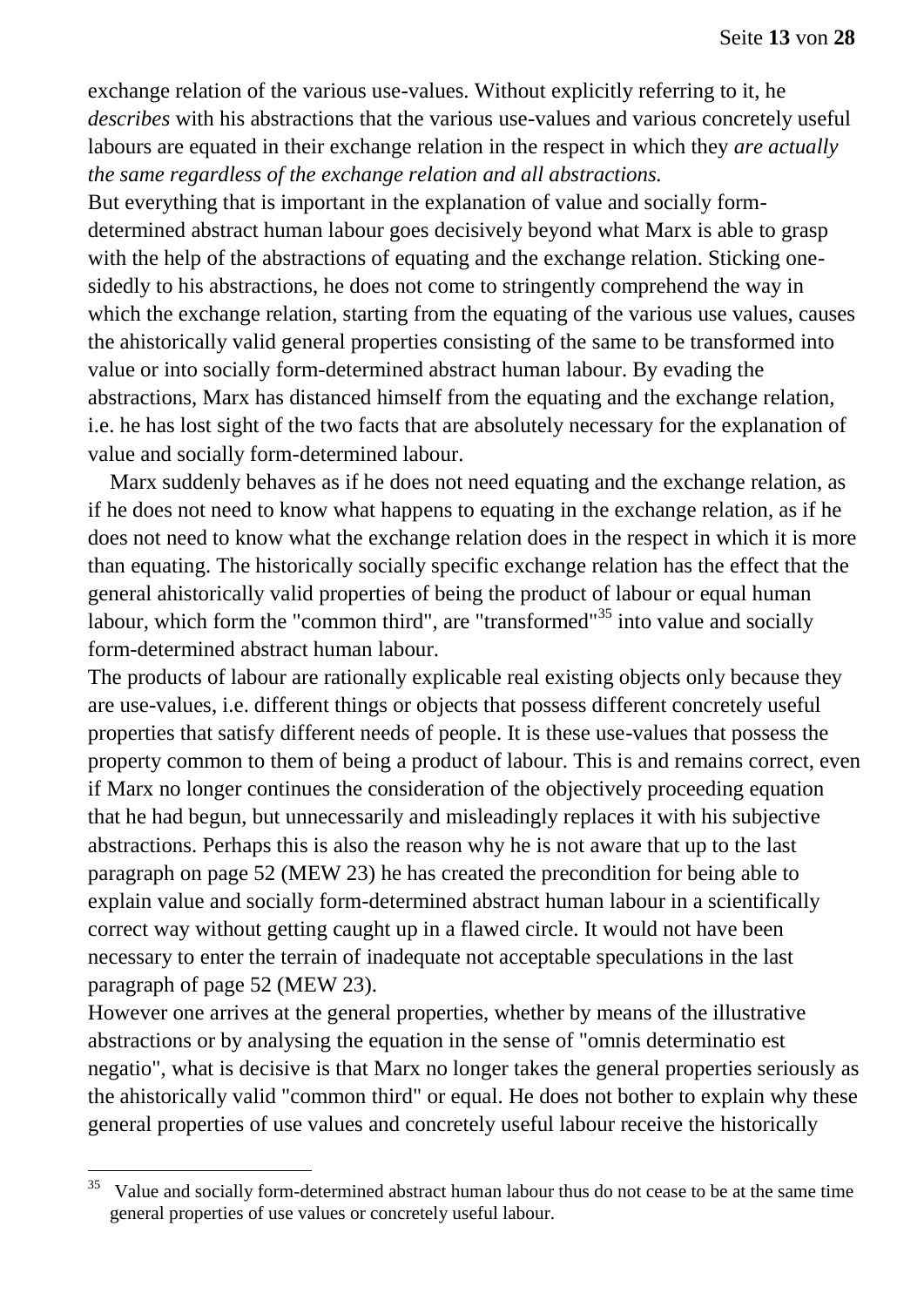socially specific character of value and socially form-determined abstract human labour through the exchange relation.

Instead, in the last seven lines of page 52, Marx speaks of the "residuum of the products of labour", although he had not previously spoken of the products of labour, but only of the properties of use-values and concretely useful labour to be a product of labour and abstract human labour respectively. Marx, however, continues to move on the level of abstractions and thus continues to make them independent against the exchange relation and against that which takes place in it on the basis of equating. This means nothing other than that the analysis of what objectively takes place in the exchange relation and is brought about by it is transformed, due to the drifting away to the abstractions undertaken by Marx, into a conceptualisation undertaken by him that becomes independent. We do not have before us a use-value that is a labour-product, but, as a result of the concept formation conjured up by the abstractions, the concept of labour-product that becomes independent against the use-value.

In his talk of the "residuum of labour products", Marx does not consider that the property of use values to be labour products is already an indissoluble residuum, namely the residuum of the ahistorically valid same or "common third".

There is no residuum of the property of being a product of labour, unless one generates it in a way that is not possible in reality, by separating, as Marx did, the property of use-values of being a product of labour from use-values and substantiating them into independently existing entities to which one gives the name "products of labour". Marx begins his false explanation of value with the words: "Let us now consider the residuum of the products of labour". These products of labour invoked by Marx are unfortunately no longer the use-values which possess the property of being a product of labour. Marx rather substantiates this property into an entity that exists independently from the labour product par excellence, which owes itself as a mental construct to a misguided conceptualisation, the conclusion of which is inevitably crowned with a "ghostly representationality" of a "jelly", a "crystal". With these metaphors, the representationality of the use value is to be preserved in the substantialised labour product par excellence.

It is a hardly noticeable, easily overlooked step on Marx's path to explaining value when he concludes from the property of use values to the "labour product" and derives a noun from a property in the sense of a concept formation. In truth, however, it is a huge step, because it is a step into an inadequate unacceptable explanation of value and historically socially form-determined labour.

In the exchange relation, one labour product is not equated with the other labour product, but one use-value is equated with the other use-value in the respect in which each is a labour product or possesses the property of being a labour product. Here there is no "ghostly representationality", no "jelly": there is no need for a metaphorical paraphrase through which one is led into a no-man's land that does not exist in real terms and for which there is no scientific prosaic basis. It is not the labour product, which,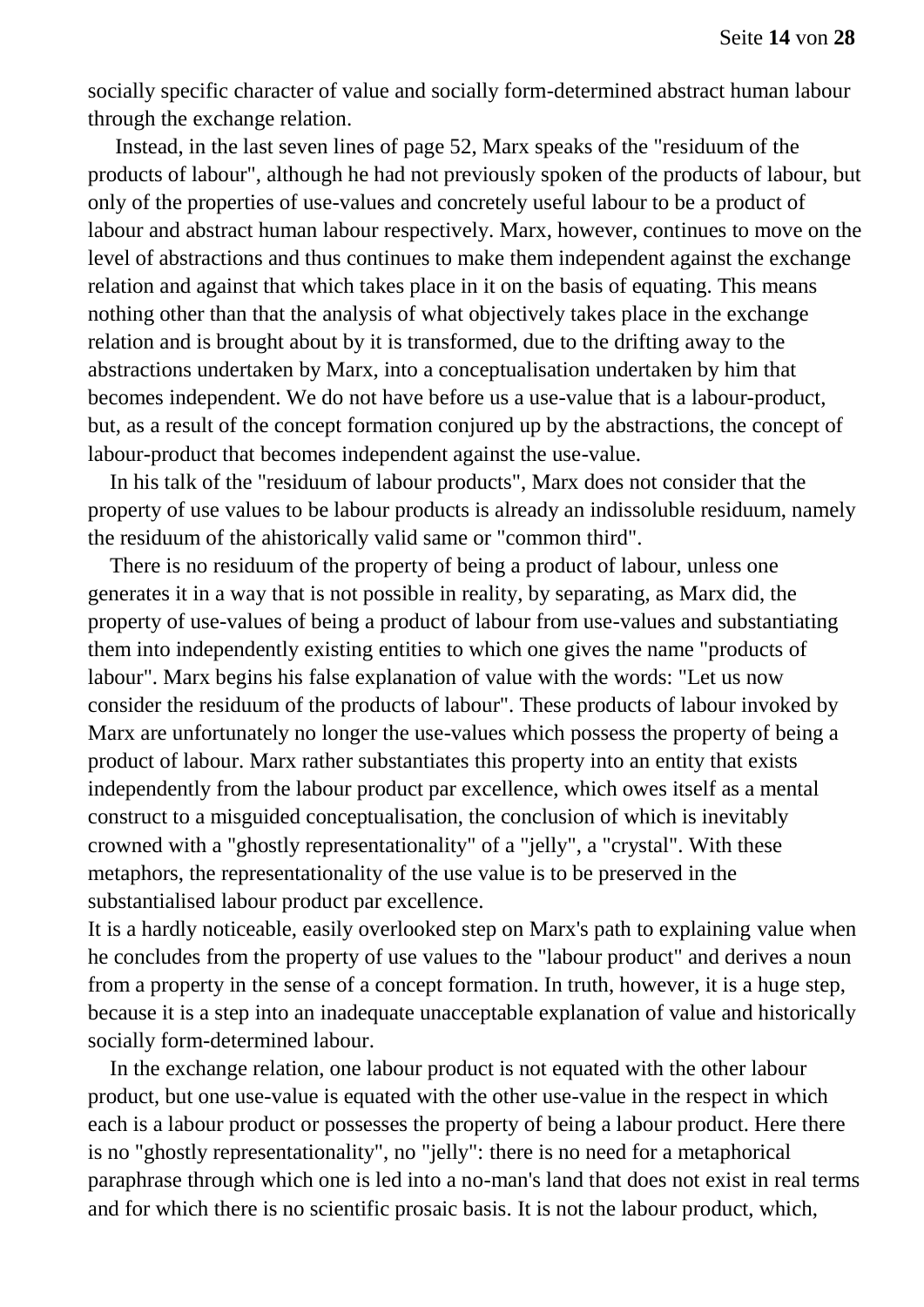without being the general property of use values, does not exist at all as a labour product par excellence, that is transformed into value by the exchange relation, but it is the property of use values to be a labour product that is transformed into the historically socially specific value by the historically socially specific exchange relation.

There is nothing mysterious, nothing mystically irrational, in the fact that factors involved in a social relation acquire a social meaning that is different from themselves. This can be seen, for example, in language, where sounds or combinations of sounds uttered by people relating to each other have become "carriers" of social-spiritual meanings.

The indissoluble residuum of the "common third" or "equal" that consists of the property of use values of being a labour product is, as has already been emphasised, by no means a "ghostly representationality" or "jelly". Consequently, Marx has produced this "ghostly representationality" ab ovo in the way described, through the substantialisation of the properties themselves that he has undertaken, which is typical of scholasticism, by transforming them as the "products of labour" (schlechthin, par excellence) into entities that become independent, which exist only in his imagination that goes into metaphors, but nowhere else in the world.

Without recourse to the general properties and without the effect exerted on them by the exchange relation, Marx is only able to give inadequate, faulty explanation of value, which makes it necessary to pass it off metaphorically as an ahistorically valid "ghostly representationality", as a "jelly" and as a "crystal". With these metaphors, Marx tries in vain to distinguish value as the product of labour par excellence from use-value and at the same time to preserve the representational nature of use-value.

In order to give a rational, scientifically correct explanation of value and the socially form-determined equal human labour, one is referred to the text passages of the previous stage. At the end of the latter, the task arises of explaining, with the historically socially specific exchange relation of use-values, why the ahistorically valid properties are transformed in each case into historically socially specific form-determinations.

In the second stage, i.e. in the last paragraph on page 52 (MEW 23), Marx tries in vain to explain value and socially form-determined equal human labour in a rational scientific way. This is unfortunately the case because he completely omits the knowledge acquired in the first stage of the analysis of the exchange relation of use values, simply "sweeping it under the carpet".

There could be no better proof of this than the following statement, which Marx, on the basis of his failed inadequate explanation of value in the second stage, retrospectively makes the "common third" that he encountered in the first stage. "In the exchange relation of commodities themselves, their exchange value appeared to us as something quite independent of their use values. *If we now really abstract from the use-value of the products of labour, we obtain their value as it has just been determined.*" **<sup>36</sup>** Obviously,

<sup>&</sup>lt;sup>36</sup> MEW 23, p. 53.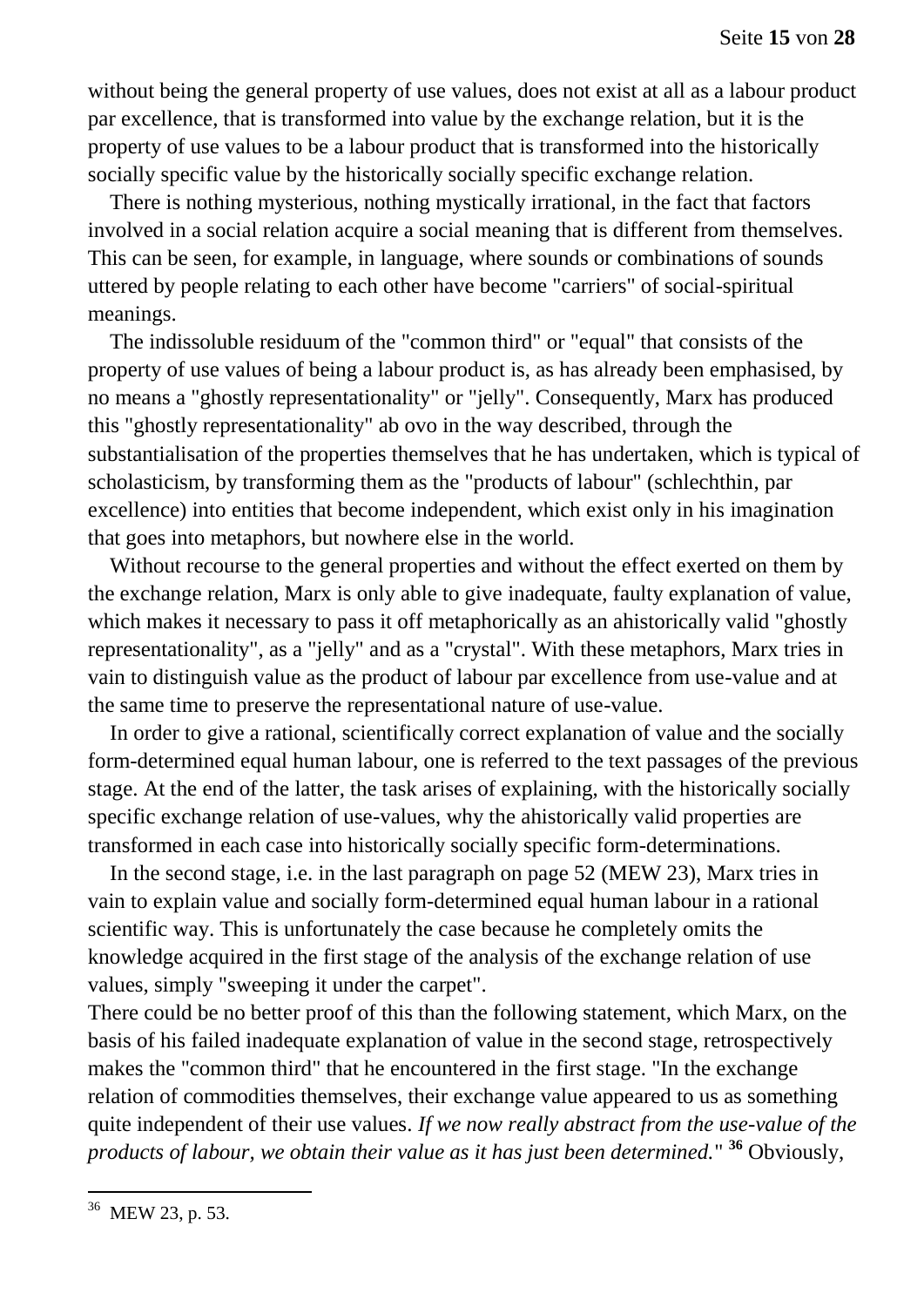his memory really did leave him here, because in reality this abstraction was completely different: *"If we now disregard the use-value of the commodity bodies, only one property remains to them, that of labour products.* **"37**

This general property of use values, together with the general property of concretely useful labour to be abstractly equal to human labour, forms the "common third". The two juxtaposed, contradictory propositions clearly demonstrate that Marx has destroyed the continuity of the account begun with the first stage by failing to explain why the general properties are transformed by the historically socially specific exchange relation into the historically socially specific value and into the equal human labour determined in form in a historically socially specific way.

The fact that Marx, in the first stage, established the basis for the important difference that exists between what is ahistorically valid and what is historically socially specific does not generally exist for the interpreters of Capital. First, the fact that use-value is a labour product is described by saying that it is a labour product par excellence. Then one forgets that it is a property of use-values. Without knowing that it is something irrational, one acts as if the product of labour par excellence existed in strangely way just as independently and autonomously as the use-value as a product of concretely useful labour. Accordingly, if one wants to ascribe the corresponding product character to the labour product par excellence, then abstract human labour is needed as the counterpart to concretely useful labour. Analogous to concretely useful labour, which is objectified in a use value, abstract human labour is supposed to accomplish the feat of objectifying itself in an ominous ghostly labour product par excellence. This receives the representational contours of use-value by being passed off as "jelly", as "crystal", as "ghostly representationality".

There is only one reasonable way to speak of the products of labour, and that is the way in which Marx concludes in the first phase that "only one property of the products of labour remains" as the "common third", as the same among the various use-values. **38** If one forgets this, as is unfortunately the case for Marx himself, and subsequently fails to take it into account, as is scientifically required, then one unawares takes the aforementioned mystically irrational independence of this general property. One turns the general attribute of a thing or subject into the thing or subject itself. It is like in the fairy tale by Adalbert Chamisso,**<sup>39</sup>** in which Peter Schlemihl separates the shadow of his body from it in order to sell it to the devil. The ahistorically valid property of use-values to be a product of labour, which can be rationally explained by the equation of use-

 $rac{37}{38}$  Ibid.

MEW 23, p. 52. When one commonly speaks of the labour product, one thinks of the use-values that are labour products, but also of the commodities possessing a use-value. This is not mysterious, not mystically irrational.

<sup>39</sup> Adelbert von Chamisso (\* 30 January 1781 as Louis Charles Adélaïde de Chamissot de Boncourt at Boncourt Castle near Ante,[1] Châlons-en-Champagne, France; † 21 August 1838 in Berlin) was a German naturalist and poet of French origin.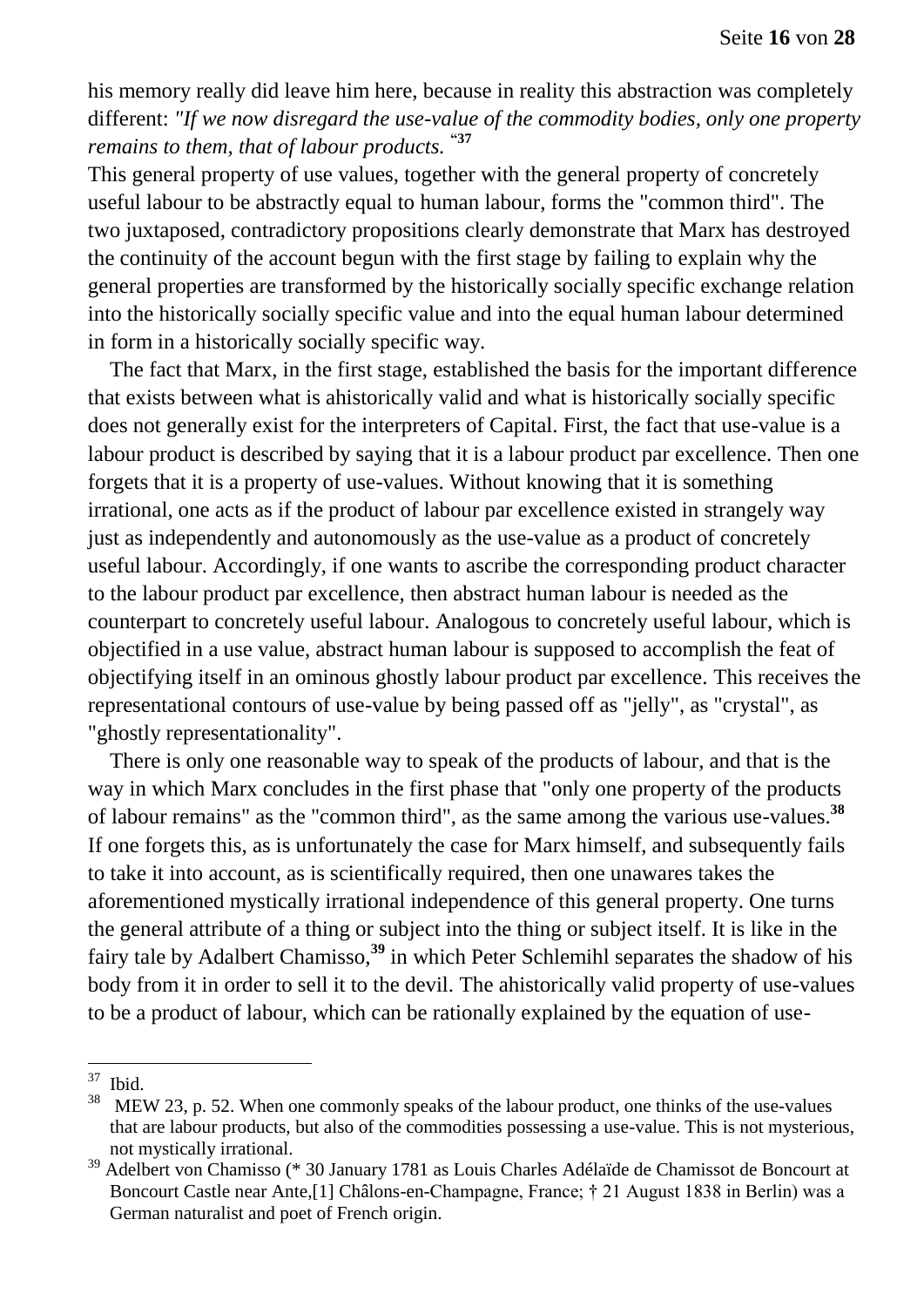values taking place in exchange, is transformed into an equally ahistorically valid conceptual construct called "labour product", which is separated from use-values and taken for Marx's "jelly", which, is falsely passed off as "value".



Source (Goethezeitportal) and URL [http://www.goethezeitportal.de/index.php?id=6896\)](http://www.goethezeitportal.de/index.php?id=6896)

**II. New explanation of value and socially form-determined equal human labour with social recognition, without mixing the two economically social forms with the ahistorically valid conditions of their existence, and without the aid of poetic metaphors.** 

#### **II.1 Preliminary remark**

Looking back to the analysis of the exchange relation of use-values, Marx states: "The common thing that is represented in the exchange relation or exchange-value of the commodity is therefore its value." **<sup>40</sup>** This common thing, which Marx here passes off as value, is the "common third", for which, up to the last paragraph on page 52 (MEW 23), it has at first only emerged that it is composed of the labour product and abstract human labour as the properties of use-values and concretely useful labour. Although they are not yet value or socially form-determined human labour per se, they are the necessary condition for its existence. Whoever passes off the "common third" as value right at the beginning of the presentation disregards the course of the logically systematic presentation on which Marx himself, avoiding an erroneous circle, first began to explain value, the commodity, the value-forms and money on the basis of the exchange relation of use-values.

 $\overline{a}$  $40$  MEW 23, S. 53 Mega II/10, p. 40, Italics. Kursiv- D.W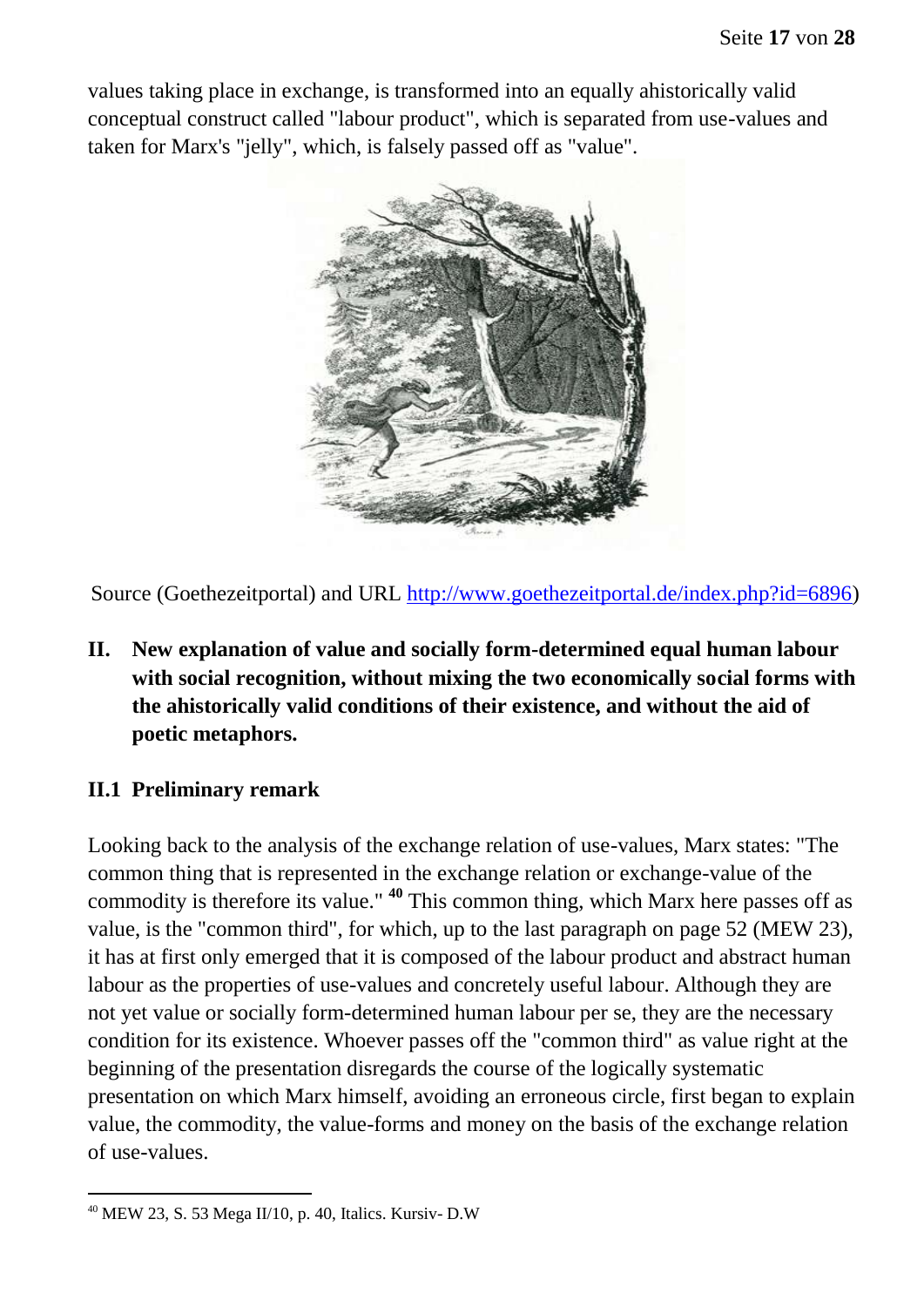It goes without saying that Marx abstracts in this presentation, which continues on page 53 (MEW 23), from the manifestations of value to be explained later in the third subsection as "value form or exchange value". However, one should not understand that he does not explicitly refer to the exchange relation of use-values in order to use it to explain value, human labour determined by social form and the commodity determined by both.

Marx "reminds" in the third subsection "that commodities possess valuerepresentation only insofar as they are expressions of the same social unity, human labour; that their value-representation is thus purely social, it also goes without saying that it can appear only in the social relation of commodity to commodity." **<sup>41</sup>**

It is true that value must appear as something "purely social" in a social relation consisting of the exchange relation of commodities already explained as units of usevalue and value. This involves explaining why it is fundamentally part of the essence or nature of every social thing to have to appear - i.e. also of a social thing that has nothing to do with the exchange relation. **<sup>42</sup>**

With what Gebauchswerten has produced up to the last paragraph of page 52, the necessity arises to ask the following questions: Why does the ahistorically valid general property of use-values of being a product of labour become value, i.e., the socially general form of the wealth existing in use-values? Why does the ahistorically valid general property of the various concretely useful labours of being equal human labour become the socially general form of the concretely useful labours?

Before making use, as Marx did, of thoroughly well-chosen metaphors consisting of figurative comparisons, these questions must be answered rationally in prosaic language with the exchange relation of use values.

In the following, it is a matter of making clear the significance of the process of social recognition for the explanation of value and the socially form-determined equal human labour through the exchange relation of use values.The fact that value is the historically socially specific form of the wealth existing in use values means that this wealth is socially recognised in the form of value (later money). That socially form-determined abstract human labour is the historically socially specific form of concretely useful labour means that this is socially recognised in the form of abstract human labour.

It is thus a matter of the social recognition of use values and the concretely useful labour that produces them, brought about by the exchange of use values. In order to clarify what this recognition is all about, we should refer to the role of money, which is familiar to everyone. With the purchase of a commodity whose price ideally anticipates money, its use value and the concretely useful labour of which it is the product are

<sup>41</sup> MEW 23. p. 62.

<sup>&</sup>lt;sup>42</sup> See Dieter Wolf, Dialektik der einfachen Wertform - Die einfache Wertform als Lösungsbewegung des Dialektischen Widerspruchs zwischen dem Gebrauchswert und dem Wert der Ware: Der dialektische Widerspruch zwischen dem Gebrauchswert und dem Wert der Ware und seine Lösungsbewegung... Online zugänglich; www.dieterwolf.net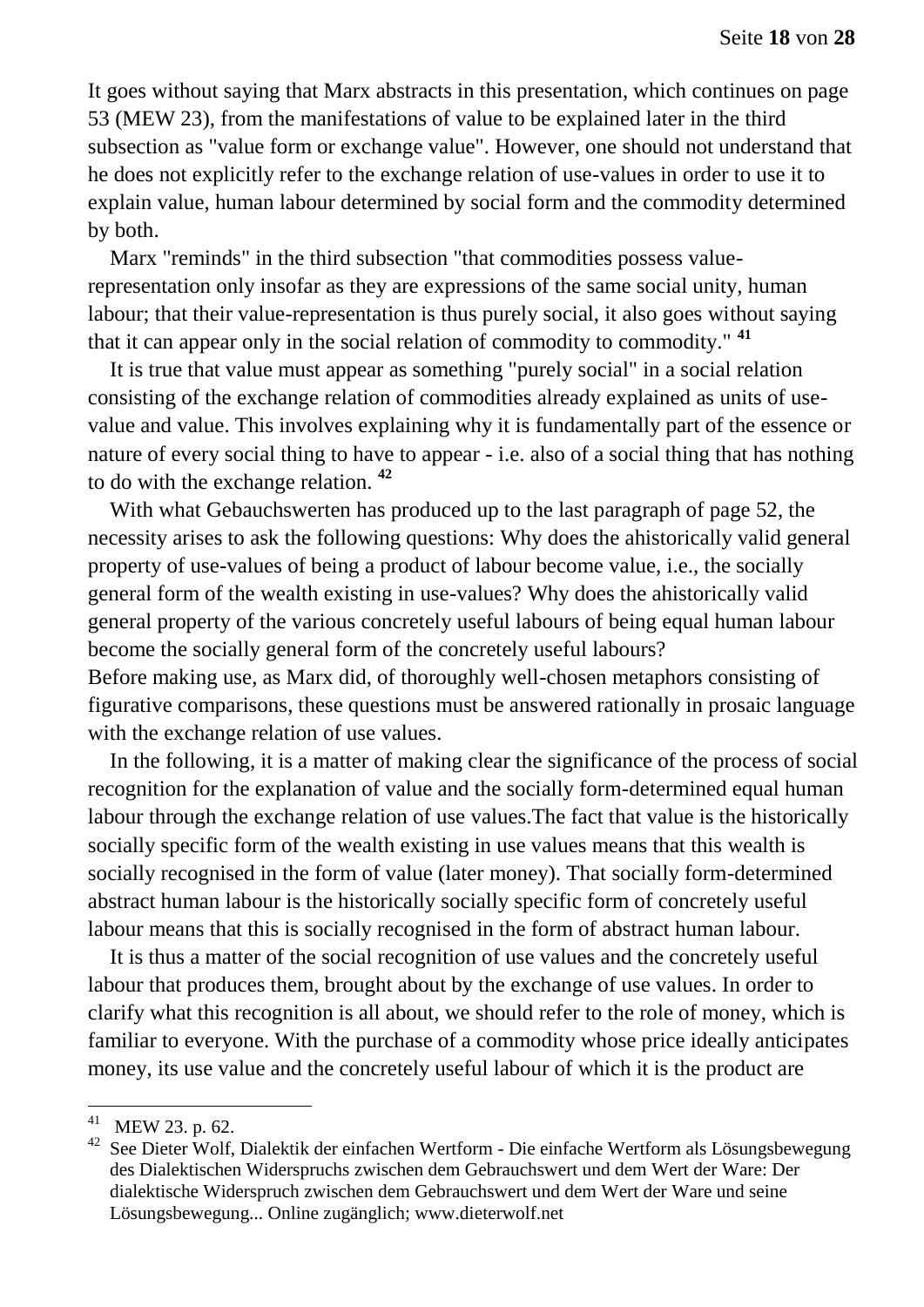socially recognised. The money that the seller of the commodity holds in his hands is the socially general form in which the social recognition of the use value and the concretely useful labour that produces it exists in a tangible way.

Before making use, as Marx did, of thoroughly well-chosen metaphors consisting of figurative comparisons, these questions must be answered rationally in prosaic language  $^{43}$  with the exchange relation of use values.

In the following, it is a matter of making clear the significance of the process of social recognition for the explanation of value and the socially form-determined equal human labour through the exchange relation of use values. The fact that value is the historically socially specific form of the wealth existing in use values means that this wealth is socially recognised in the form of value (later money). That socially formdetermined abstract human labour is the historically socially specific form of concretely useful labour means that this is socially recognised in the form of abstract human labour.

It is thus a matter of the social recognition of use values and the concretely useful labour that produces them, brought about by the exchange of use values. In order to clarify what this recognition is all about, we should refer to the role of money, which is familiar to everyone. With the purchase of a commodity whose price ideally anticipates money, its use value and the concretely useful labour of which it is the product are socially recognised. The money that the seller of the commodity holds in his hands is the socially general form in which the social recognition of the use value and the concretely useful labour that produces it exists in a tangible way.

The assumption of a "subsequent exchange" in which there is supposed to be no "social 'recognition' of private labour as value" is absurd for the sole reason that there is no subsequent exchange without a temporal succession of capitalist production and simple non-capitalist commodity circulation. Rather, there is initially only a simple commodity circulation, with which, abstracting from the capitalist production process with its determining exchange relations of use values and commodities, it is explained what value, socially form-determined human labour, the commodity and money are. Of all the "places" where Marx is concerned with the "social 'recognition' of private labour as value", the first is the exchange relation of use values belonging to simple commodity circulation, which Marx analyses in the first subsection of the first chapter.

- **II.2 Different Steps on the Way to Explaining the Social Form of the Social Wealth Existing in Use Values and the Concretely Useful Labour Producing it with Recognition**
- **II.2.1 Social recognition of use values and concretely useful labour in precapitalist useful labour in pre-capitalist communities**

 $43$  The "sensible is mostly prosaic." Theodor Fontane in Effie Briest. Chapter 29.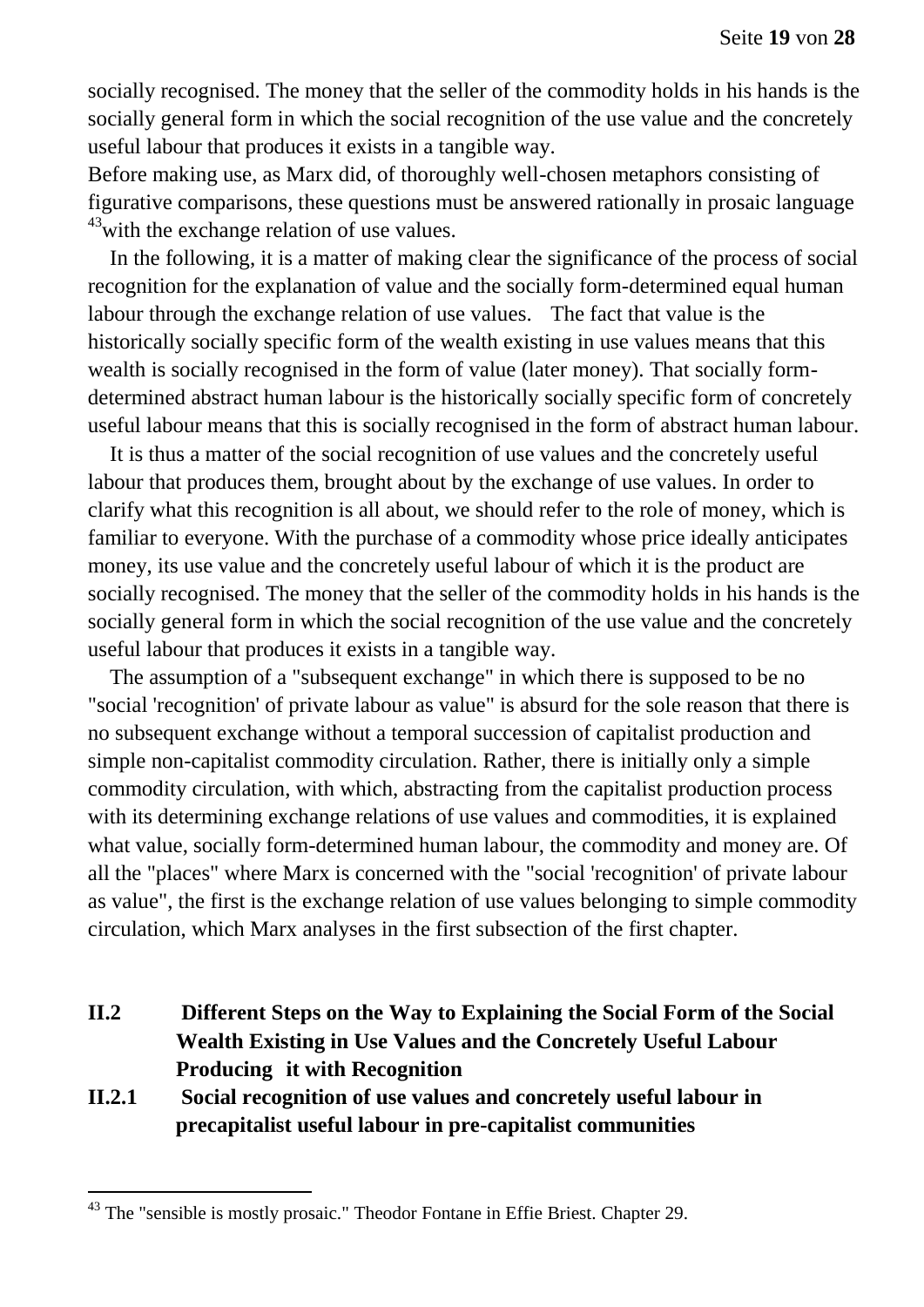"A thing can be use-value without being value. This is the case when its usefulness to man is not mediated by labour. Thus air, virgin soil, natural meadows, wild-growing wood, etc. A thing can be useful and the product of human labour without being a commodity. He who satisfies his own need by his product creates use-value, but not commodity. In order to produce commodities, he must not only produce use-value, but use-value for others, social use-value. **{…}** Finally, no thing can be value without being an object of use. If it is useless, the labour contained in it is also useless, does not count as labour, and therefore forms no value." **<sup>44</sup>**

In the curly brackets is the following addition by Friedrich Engels: "And not only for others par excellence. The medieval peasant produced the grain of interest for the feudal lord, the grain of tithe for the priest. But neither the grain of interest nor the tithe became a commodity because it was produced for others. *In order to become a commodity, the product must be transferred by exchange to another, to whom it serves as a usevalue."* **<sup>45</sup>** As justification for his addition, Engels states: "I insert the bracketed phrase because its omission very often gave rise to the misunderstanding that every product which is consumed by someone other than the producer is considered by Marx to be a commodity. - F.E. Note on the 4th edition)".**<sup>46</sup>**

For the problem to be discussed here, Engel's reasoning can be varied as follows: "I am inserting the bracketed element because its omission very often gives rise to the misunderstanding that the ahistorically valid socially unspecific qualities of being a labour product or equal human labour

The ahistorically valid socially unspecific qualities of being a labour product or equal human labour are already the historically socially specific value or the historically socially specific form-determined equal human labour.

When a use-value is consumed, by someone whose need it satisfies, then they recognise that the use-value has been produced for them by someone else and is subsequently available to them. Thus, use-value is a social use-value because it is recognised by the people for whom it was produced by someone by coming into their hands through exchange and being consumed by them.

The consumption of the use value is preceded, ahistorically speaking, by the social processes that fundamentally shape and structure a community. They are about the distribution of the total social labour to the concretely useful work and its socialisation on the basis of the respective different relations of domination and servitude. For a large part of the feudalist polity, the *proportional distribution of total labour to concretely useful work* is regulated by serfdom. It is a foregone conclusion that a part of the usevalues produced by the peasants must be handed over to the feudal lords and the church.

<sup>&</sup>lt;sup>44</sup> MEW 23. p. 55.

 $45$  Ibid.

 $46$  Ibid.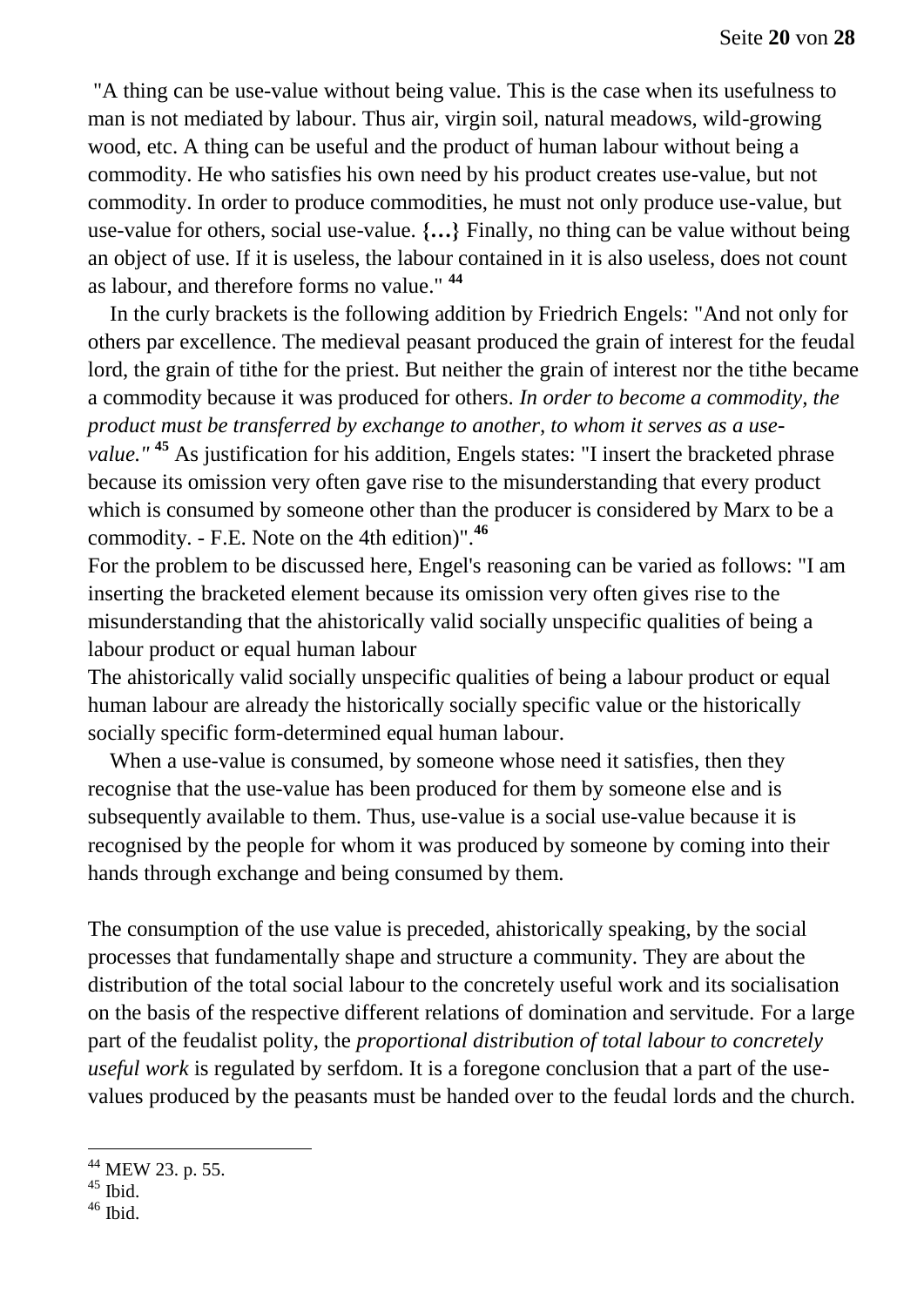The socialisation of concretely useful labour in every polity is a matter of the concretely useful labour acquiring a historically specific social form, depending on the prevailing economic-social conditions, in which it is recognised by the members of the polity as socially general. "Finally, as soon as people work for each other in some way, their work also acquires a social form." **<sup>47</sup>** "Every child knows," Marx writes to Ludwig Kugelmann, "that the masses of products corresponding to different masses of need require different and quantitatively determined masses of total social labour. That this necessity of the distribution of social labour in certain proportions cannot at all be abolished by the certain form of social labour, but can only change its mode of appearance, is self-evident. Natural laws**<sup>48</sup>** cannot be abolished at all. What can change in historically different states is only the form in which those laws assert themselves." **<sup>49</sup>** If "this proportional distribution of labour" asserts itself "in a state of society" consisting of a non-capitalist polity, then "the context of social labour", which is about the socialisation of concretely useful labour, is a priori structured and organised in such a way that the specifically socially general form of concretely useful labour consists of itself or of its "natural form". In order to be *socially recognised*, they do not have to take on a form that is different from themselves, i.e. they do not have to take on the *historically socially specific form* of value, money, and so on.

# **II.2.2 Proportional Distribution of Total Labour and the Socialisation of Concretely Useful Labour in the Capitalist Commonwealth**

What is presented here with regard to the capitalist polity only serves to draw attention to the fundamental difference between the non-capitalist and the capitalist polity from the perspective of society as a whole.

On the proportional distribution of total labour and the socialisation of concretely useful labour in the capitalist polity, Marx writes: "And the form in which this proportional distribution of labour asserts itself in a state of society in which the coherence of social labour asserts itself as the private exchange of the individual products of labour is precisely the exchange value of these products" (Wert).**<sup>50</sup>** At the same time, the specifically socially general form of concretely useful labour consists of its property of being abstract human labour. The way in which use-value is made available to its consumers is what constitutes its sociality determined by the realisation of exchange relations.

 $^{47}$  MEW23, p. 85f., MEGA II/10, p. 71

<sup>&</sup>lt;sup>48</sup> Social laws applicable to all communities.

<sup>49</sup> Letter to Kugelmann in Hanover London, 1I. July 1868 MEW 32, p. 552ff.

<sup>50</sup> Ibid. p 553.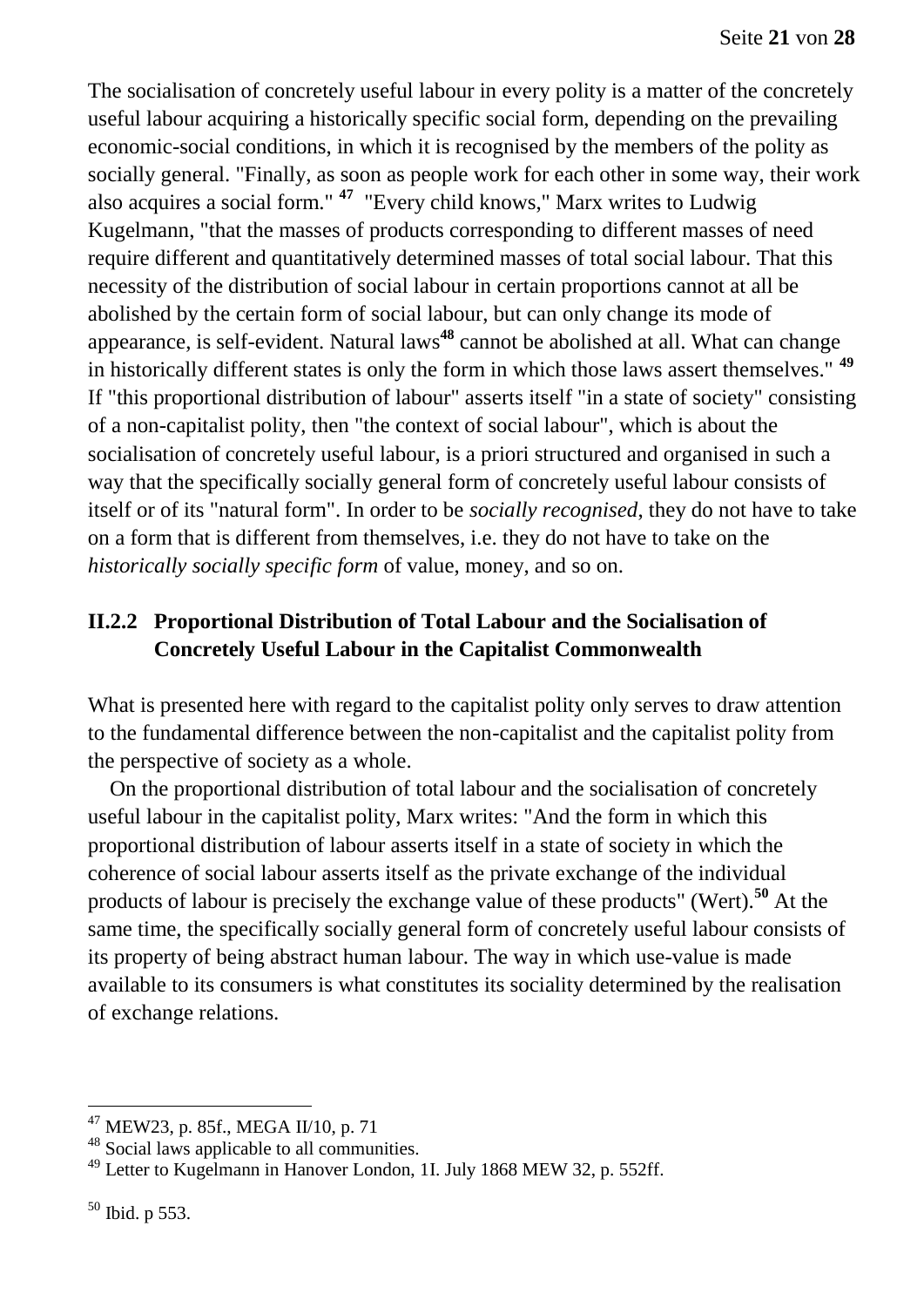In the capitalist polity there is a social division of labour "of independently operated private labour. The complex of these *private labours* forms the social total labour." **<sup>51</sup>** The social context, which decides on distribution and socialisation, is *subsequently established* through the exchange of products.

Of course, the social context determined by this post-sustainability also includes production, insofar as its social character is determined by forms of value that are more developed than the simple circulation of commodities. This post-substantiality of recognition is the counterpart to the social recognition that is determined from the outset by the special social context of a non-capitalist polity.

In the capitalist process of total reproduction, exchange relations mediate the proportional distribution of total labour time among concretely useful labours. It is the relations of exchange which, at the same time as the generally prevailing circulation of commodities, determine the socialisation of use-values and concretely useful labour, from which their respective socially general form consists.

As was explained above, in the non-capitalist polity, concretely useful labour is socially recognised from the outset through a specially structured social context. In the generally prevailing commodity circulation of a capitalist polity, the use values are each socially recognised as value and the concretely useful labours are each socially recognised as equal human labour through exchange and the exchange relations belonging to it. This paraphrases the passage from Marx quoted above, which says: "And the form in which this proportional distribution of labour asserts itself in a state of society in which the connection of social labour asserts itself as the private exchange of the individual products of labour is precisely the exchange value of these products." (Value) <sup>52</sup> In the circulation of capital, which determines and structures capitalist total reproduction, the commodities present in capitalist commodity circulation constantly emerge from the capitalist production process as a processing unity of labour and value formation process. Consequently, only in the circulation of capital are there daily acts of exchange following production, but not yet in the simple circulation of commodities, which is initially presented in the first three chapters of Capital as the "abstract sphere of capital".

#### **II.2.3 The recognition of people as owners of commodities and money - legal relations**

There is a social recognition that is conditioned by the exchange relationship of use values or commodities, but at the same time takes place outside of it between people as owners of use values or commodities. In the course of exchange, they mutually recognise each other as human beings who are at the same time owners of use values or

 $<sup>51</sup> \text{MEGA}^2$  II.6, p. 40 ("Additions and modifications.")</sup>

<sup>&</sup>lt;sup>52</sup> Letter to Kugelmann in Hanover London, 1I. July 1868 MEW 32, p. 553ff.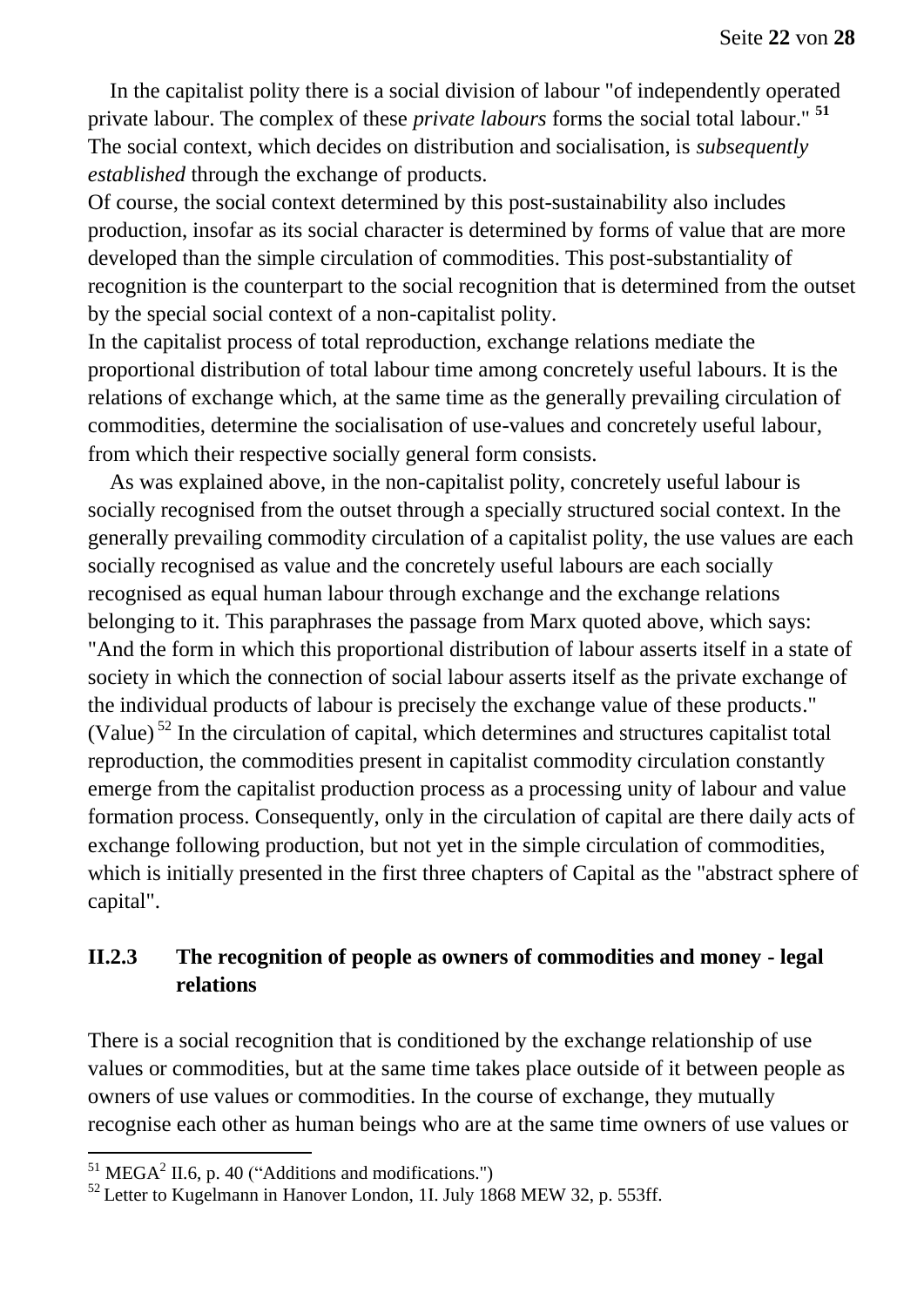commodities. This relationship between people, which is conditioned by the exchange relationship and in which they are forced to recognise each other as reciprocals, is a legal relationship that, according to the level of abstraction of the first two chapters, is as abstractly general as the exchange relationship of use values or commodities. Because of his lack of knowledge of economic social forms, Hegel establishes a connection between legal relations and economic social relations, mixing them together. He dissolves what he perceives of the economic-social relations and economic-social forms into spiritual relations and spiritual forms, so that exchange as the practiced handover of commodities is only the sensually perceptible outside of the spiritual movements in which people mutually recognise themselves as self-consciousnesses. For Hegel, the spiritual movement of people recognising each other, which is caused by the exchange relations, are the legal relations for which the absolute spirit created the exchange of use values or commodities on one of its stages of development in order to force people to recognise themselves as consciousnesses in order to develop further into self-consciousnesses.

Already in the counterpart to the beginning of the first chapter with the exchange relationship of use-values, Marx deals with the connection between economic social relationships and legal relationships at the beginning of the second chapter when describing the initial situation of the exchange process: "Commodities cannot go to market themselves and cannot exchange themselves. We must therefore look around for their guardians, the owners of commodities. Commodities are things and therefore unresisting to man. If they are not willing, he can use force, in other words, take them.**<sup>53</sup>** In order to relate these things to each other as commodities, the keepers of commodities must relate to each other as persons whose will resides in those things, so that one only with the will of the other, thus each only by means of an act of will common to both, appropriates the foreign commodity by alienating his own. They must therefore recognise each other as private owners. This legal relationship, whose form is the contract, whether legally developed or not, is a relationship of will, in which the economic relationship is reflected. The content of this legal or volitional relationship is given by the economic relationship itself. The persons exist here only for each other as representatives of commodities and therefore as owners of commodities. In the course of development we will find that the economic character masks of the persons are only the personifications of the economic relations as whose bearers they confront each other.**<sup>54</sup>** 

When Marx, in the second chapter of Capital, says of the "commodity owners" that they must "mutually recognise each other as private owners", it must be asked why what

 $53$  In the 12th century, so called by its piety, very delicate things often appear among these goods. A French poet of the time, for example, lists among the goods found in the market of Landit, in addition to clothing, shoes, leather, farming implements, skins, etc., "femmes folles de leur corps" <"women with fiery bodies">.

<sup>54</sup> MEW 23, p. 99f.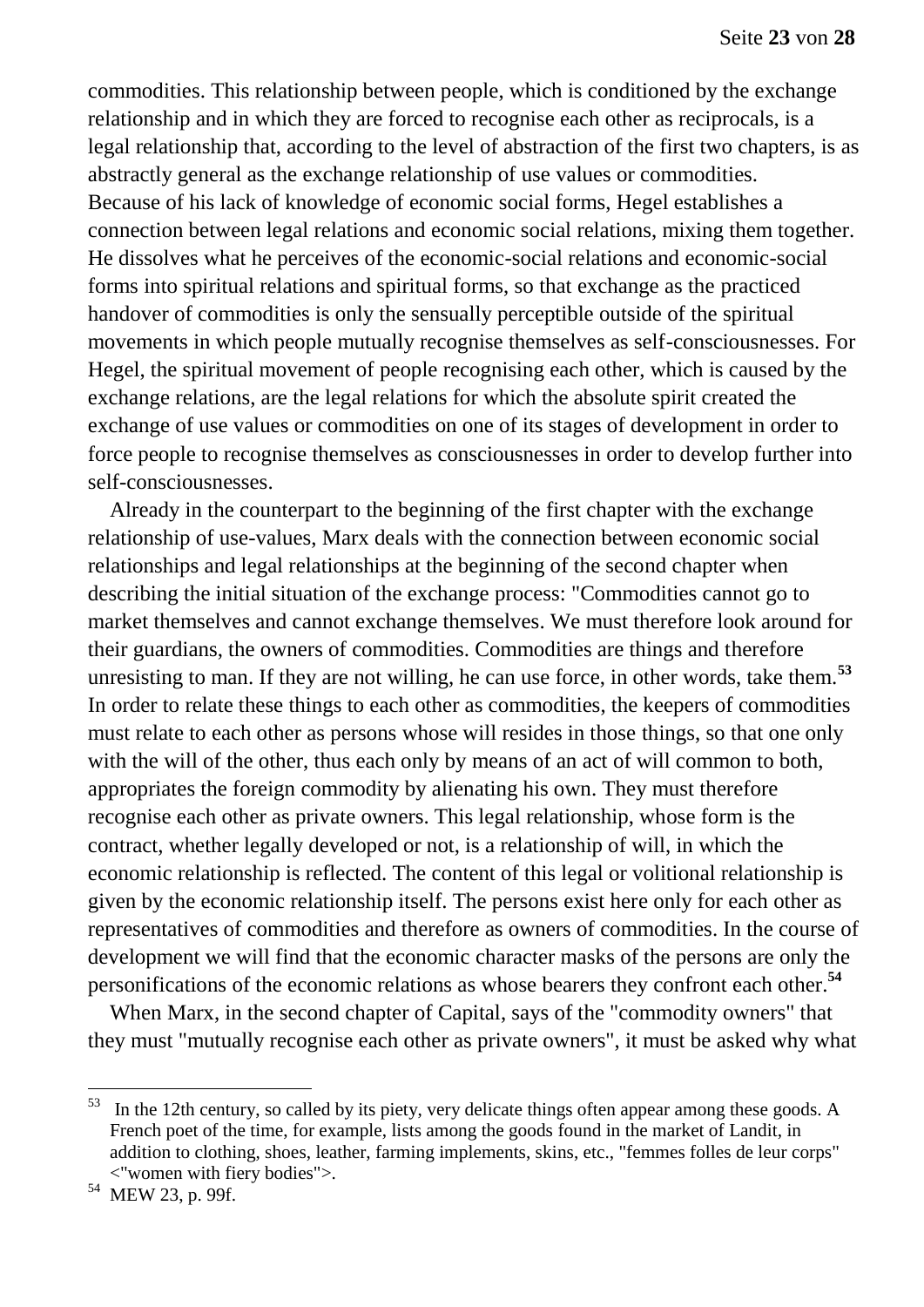is at stake in this recognition is given by "the economic relation itself". This concerns the recognition of private labour in the specifically social form of equal human labour and of use-values in the social form of value, to be explained below.

## **II.2.4 Social recognition of use values and concretely useful labour by means of money**

Without knowing what money is as a historically specific economic social form, which Marx explains in the first two chapters of Capital, money plays its different roles in commodity circulation for people "visible before everyone's eyes". When money is used to buy the price-determined commodities, it is obvious that social recognition is involved in two ways. On the one hand, when buying and selling commodities, people mutually recognise each other as owners of commodities and money. On the other hand, the use values of the commodities or the social wealth existing in them and the concretely useful work producing them are socially recognised in the form of money. If money is explained, then at the same time it is explained what this recognition in the exchange relations of use values or commodities is about in detail.

For the social recognition of use-values in the exchange mediated by money, one sees that it depends on practical behaviour, i.e. on the active realisation of the exchange relations, which consists of the practiced handover of the use-values. With the consumption of the use-value that satisfies one's needs, the social recognition that takes place in the exchange by means of money is completed.

Money is particularly suited to being the social form with which social recognition is guaranteed, because it possesses the form of immediate exchangeability. Since it is exchangeable, as it goes and stands, for any commodity, it is the economically social form in which all use-values existing in the world of commodities are socially recognised.

Money is the most developed economic social form on the level of abstraction of simple commodity circulation as the "abstract sphere of capital". But in order to explain it without getting entangled in a flawed circle, one must abstract from money itself, so that one encounters simpler relations of exchange in which it is not itself present, but very much the conditions for being able to explain it.

This "descent from the concrete to the abstract" takes place within the overall process of social reproduction and finally within the simple circulation of commodities, so that until the last abstraction there is never an abstraction from the exchange relation of commodities or use-values. The exchange relation that is encountered through the last abstraction from commodities is the exchange relation of use-values, from which value, the commodity and money must be explained. The relations of exchange, whose realisation in the circulation of commodities is mediated through money, are nothing other than the developed concrete form of the abstract undeveloped simple relation of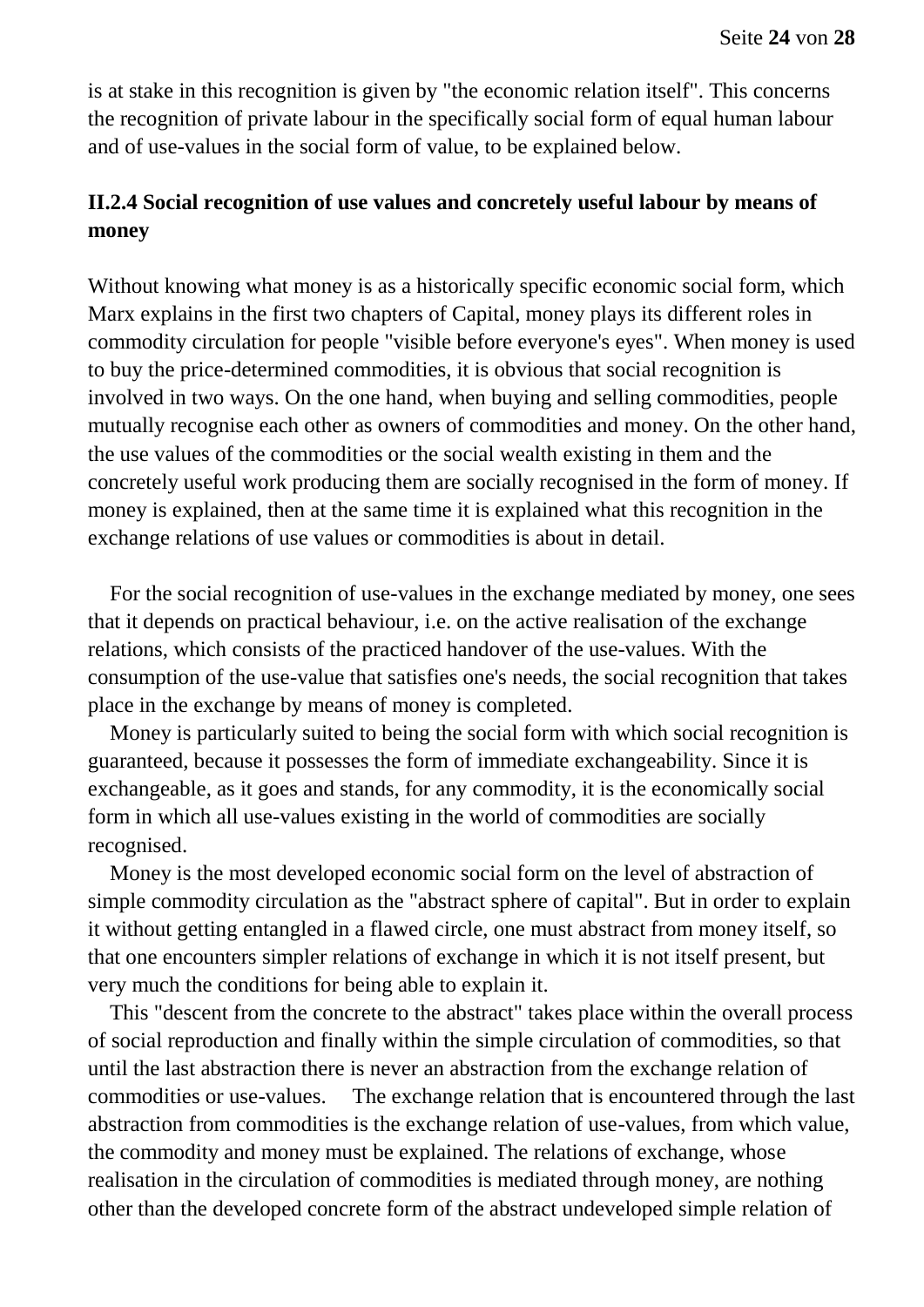exchange of use-values. Therefore, it can be anticipated in abstract general terms that the exchange relation of use-values is, in the simplest abstract general way, about the social recognition of use-value and concretely useful labour, which is what money is about in the more concrete way already explained. With the money that "rings in the till" when buying a price-determined commodity in the supermarket or ends up online in some account, the use value of this commodity and the concretely useful labour that produces it are socially recognised.

In the case of the economically social forms which, in different ways, represent the capitalist process of total reproduction, the cycle of social total capital, the cycle of the intertwining individual capitals, it is a question of socially recognising the wealth existing in the use values and the concretely useful labour producing this wealth. The most abstract, simplest economic-social form for which this is true is value, which has yet to be explained, of which money, capital, etc. are each differently developed manifestations. The analysis of the exchange relationship of use values is about the explanation of this value. It is about the explanation of the most abstract, simplest economic social form in which use-value and the concretely useful labour that produces it are socially recognised. With this prognosis, which can be understood from the point of view of money, the first step has already been taken in the explanation of value as something purely social, without abruptly passing off the ahistorically valid "common third" as value, or as socially form-determined equal human labour, and without making exclusive use of a metaphor that merely serves illustrative purposes.

## **II.2.5 Value as the social form in which use values are socially recognised in their exchange relation**

The exchange process presented in the second chapter of Capital and the analysis of the exchange relation of use-values in the first chapter are on the same level of abstraction in terms of the different "emergence" of value in the course of its explanation. What is the initial situation in the exchange process, in which value and the commodity are abstracted, is the beginning of science in the first subsection with the exchange relation of use values, in which likewise neither value nor commodities are already present.**<sup>55</sup>** In

 $<sup>55</sup>$  "If we look more closely, every owner of commodities regards every foreign commodity as the</sup> special equivalent of his commodity, and his commodity therefore as the general equivalent of all other commodities. But since all owners of commodities do the same, no commodity is a general equivalent, and the commodities therefore possess no general relative form of value, in which they equate themselves as values and compare themselves as magnitudes of value. They are therefore not opposed to each other at all as commodities, but only as products or use-values." (MEW 23,p. 101. Italics- D.W.)

The avoidance of an erroneous circle and the analysis practically carried out by Marx starting from the "quantitative relation of use-values" prove that the talk of commodities at the beginning of the analysis of the exchange relation of use-values in the first chapter must be specified as follows: It is a question of an exchange relation of commodities, which is initially analysed solely from the point of view in which commodities are use-values.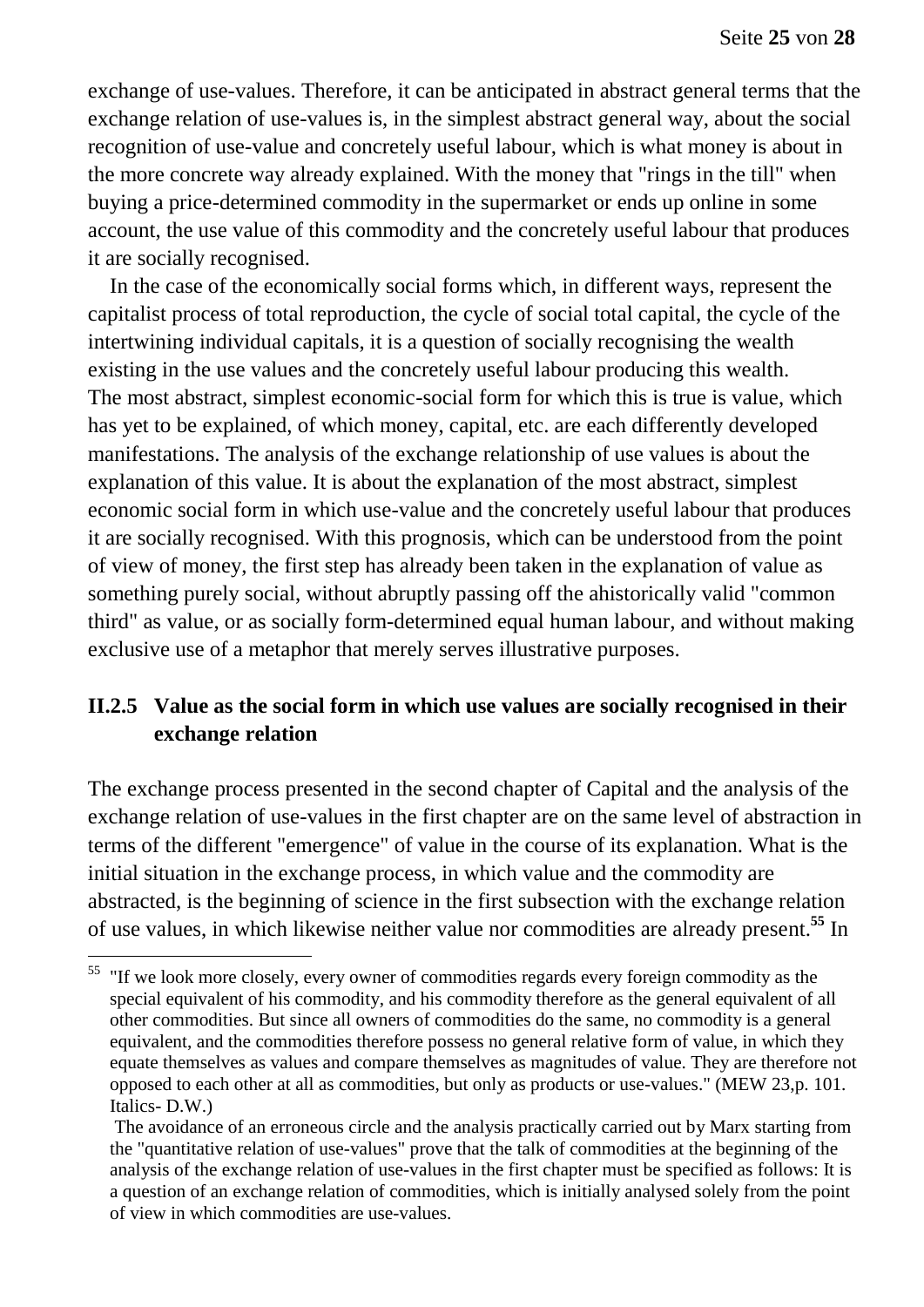the exchange process, beginning with the exchange relation of two use-values, the exchange relations of all use-values are realised. With both chapters taken together, value, socially form-determined human labour, the commodity and the general equivalent or money, which is not qualitatively different from it, are explained, which dominates the simple circulation of commodities by exercising its various functions in it.

If no effort is made to avoid a faulty circle, and no consideration is given to the lack of temporal succession of capitalist production and simple commodity circulation, one is forced to hold the following false view; value and the socially form-determined human labour that determines it, coming from production, with which they have already been fundamentally explained, are already present before Marx would begin to explain them with the exchange relation of use-values belonging to simple commodity circulation.

For the exchange relation of use-values, which is fundamentally a relation of equality, the problem must first be solved that the use-values, although different from one another, are nevertheless equated. That the equating of the different use-values is not a mystically irrational process follows from the trivial indisputable fact that there is a *"common third"* or *equal* to the use-values, which consists of their general property of being a product of labour.

Just as equating is the condition for exchanging and this is the *condition for social recognition,* equating in this roundabout way is a necessary condition for *social recognition.* It is therefore crucial to realise what the *exchange relation* as a relation of equality *is at the same time more than a relation of equality. It is necessary to explain what is common to the relation of equality and the relation of exchange with regard to practical exchange and in what both differ.* 

As has already been emphasised, Marx "abstracted" the exchange relations analysed in the first chapter from the exchange process taking place in practice, in order to then analyse them on their own, as they are given to the scientist. The exchange relations are thus analysed in the first chapter with regard to the exchange that takes place in practice, which is a "change of hands and places" of use values. The practiced handover of commodity and money is the social process in commodity circulation, in which the use values and the concretely useful labour that produces them *are not only equated, but also socially recognised.* By buying the commodity with money, its use-value passes into the hands of the one who consumes it. Equating is still the condition for exchanging. If it is a question of the difference between exchanging and equating, *then it can only be a question of what exchanging as a* practiced handover of commodities or use values *is more than equating, whereby this "more" is at the same time about the social recognition of use values and concretely useful labour*. Equating does not necessarily mean the exchange relationship or the exchange in which the " the practiced handover of use values ode commodities takes place. The exchange relation of use values receives its meaning through the realisation implied in it, but still pending, in the exchange process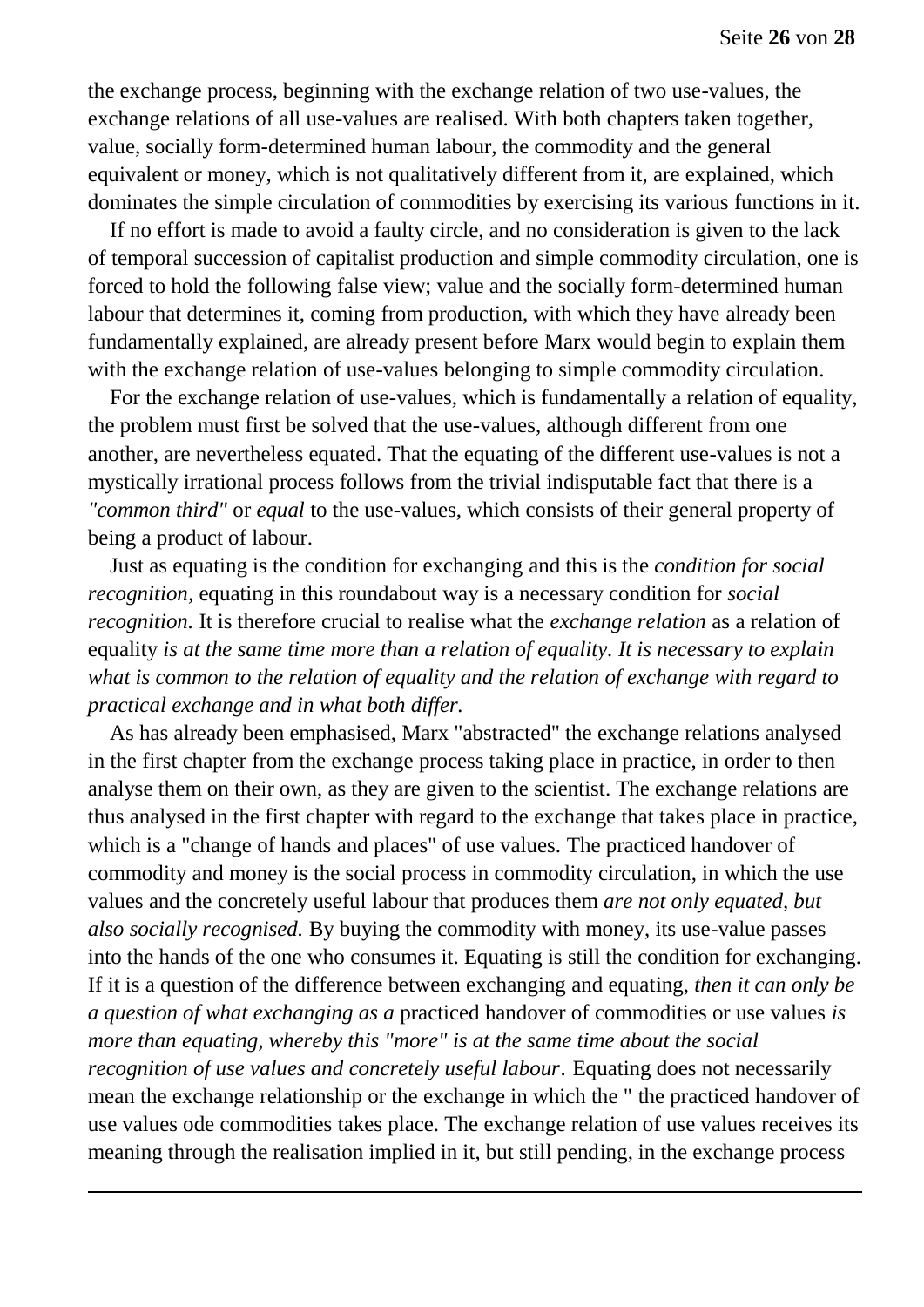carried out in practice, in which social recognition is not only begun, but always also carried out and ended.

The equating of the different use-values and concretely useful labour acquires the character of a social action through the exchange implicitly given with the exchange relation. The same consisting of the respective general properties is and remains the necessary condition for the exchange implicitly given with the exchange relation as the real practiced handover of the use-values. The same *is* thus not simply the same consisting of the properties, but, by *functioning in the exchange as its condition, it additionally acquires the meaning of being the exchangeable or the social recognition* of the various use-values and concretely useful labors. The exchange relation, abstracted from the exchange process and inseparably linked to it, goes beyond mere equating *through the exchange of hands and jobs consisting of a social action.*

The exchange relationship "distilled" or "abstracted" from the exchange process and inseparably linked to it goes beyond the mere equation through the practical handing over of use values and commodities *consisting of a social action.*

As a condition for exchange being a practical handover of use values, the common consisting of the two general properties simultaneously acquires the social meaning, different from itself, of the exchangeable that is identical with social recognition. Or formulated differently: The general property of use-values of being the product of labour, which in exchange as the practiced handover of use-values is regarded as the exchangeable of use-values, is the social form of the social wealth consisting of usevalues – is the value: The general property of use-values of being the product of labour, *which in exchange as the* practiced handover *of use-values is regarded as the exchangeable of use-values, is the social form of the social wealth consisting of usevalues –is the value.* The general property of concretely useful labour to be equal human labour, *which in exchange as the* practiced handover of *use-values is regarded as the exchangeable of concretely useful labour, is the social form of concretely useful labour – is the socially form-determined equal abstract human labour.*

#### **II.2.5.1 Remarks on Heinrich's important distinction between "common" and "communal" ("collective, shared, joint")**

With regard to the important distinction between the common and the communal, to which Heinrich draws attention, as noted above, there are the following correspondences, for the description of which it is accepted to fall back on remarks already made above.

The common corresponds to what has been stated so far about the same as the ahistorically valid "common third" that Marx encounters in the exchange relation of use values. It consists of the ahistorically valid properties of use-values and concretely useful labour to be a product of labour and equal human labour, respectively.

For this same in the meaning of the common, the "common third", the following applies: according to its character of being a relation of equality, the exchange relation